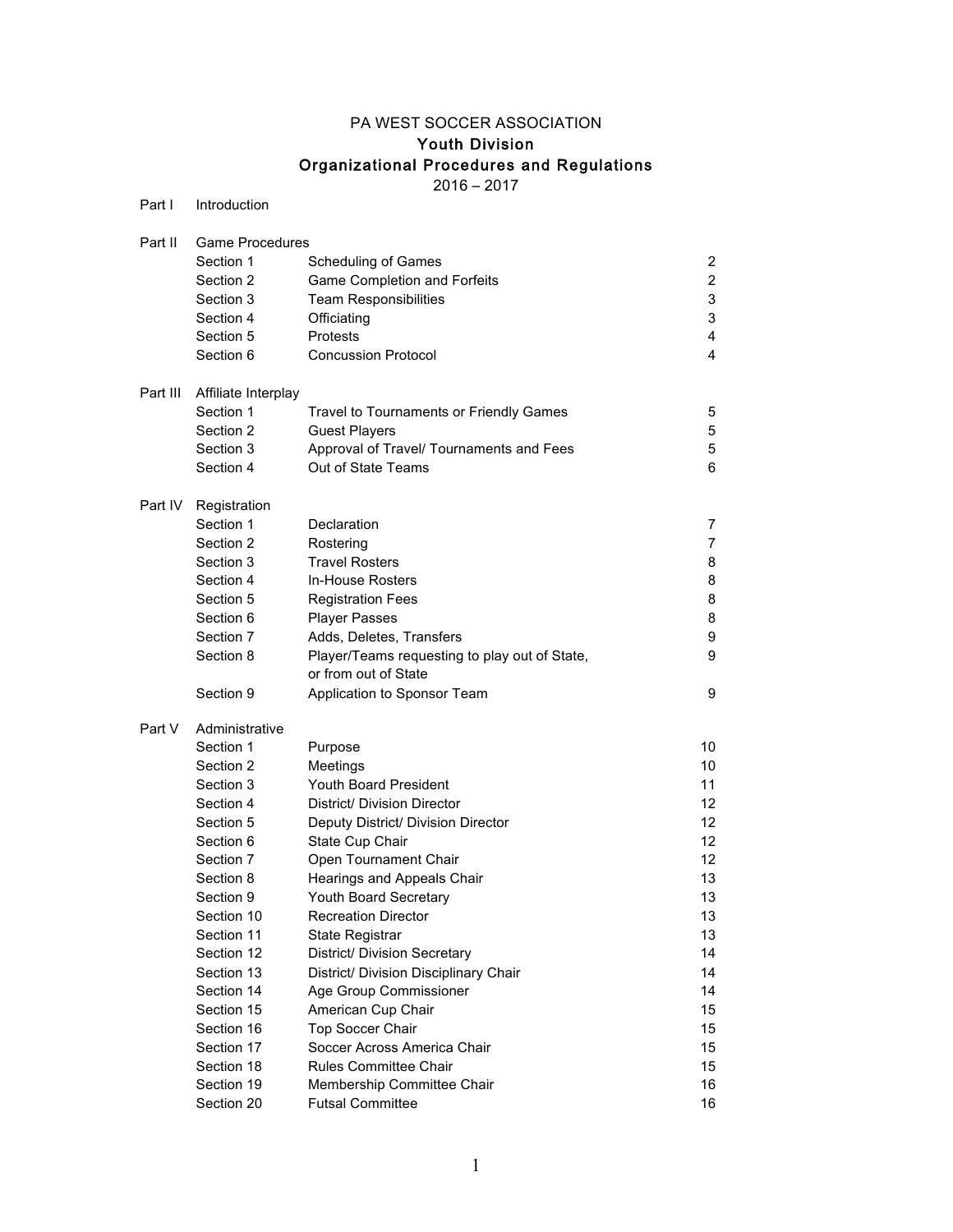| Section 21 | <b>Mediation Committee</b>        | 16 |
|------------|-----------------------------------|----|
| Section 22 | Division 1.2 and 3 Administration | 16 |
| Section 23 | <b>Academy Level Guidelines</b>   | 17 |
| Section 24 | Accreditation Committee Chair     | 17 |
| Section 25 | <b>Financial Assistance</b>       | 18 |
| Section 26 | League Committee                  | 18 |
| Section 27 | <b>Futsal Sanctioning</b>         | 18 |

# Part I

# Introduction

1. These Procedures and Regulations carry the same obligation of compliance as outlined in the Youth Playing rules Article 1.2 Clubs have the right to retain house rules for their In- House programs providing such rules are consistent and in accord with PA West Soccer and US Youth Soccer Rules and Regulations. All Districts and Divisions have the right to augment these Procedures and Regulations with the approval of the PA West Soccer Youth Board. Violations are subject to a hearing.

2. A claim of ignorance of these Procedures and Regulations shall not be satisfactory grounds for the waiving of such Procedures and Regulations.

3. Only the Youth Board has the authority to grant exceptions to these Procedures and Regulations. All requests for exceptions shall be in accordance with Article 1.6 of the Youth Playing Rules.

4. These Procedures and Regulations will remain in effect until revised by the Youth Board as needed or required.

# Part II

#### Section I (Scheduling of Games)

1. Traditionally, this means games are scheduled by a playing Division/District/League Director/Age Group Commissioner (hereinafter referred to as the "Scheduling Commissioner") who will create/coordinate a preliminary schedule to provide the opponent each team will play, the date set for it, and whether the game is home or away.

2. Such preliminary schedule is to be created and circulated to all Field Assignors or Travel Coordinators before the playing session. Immediately upon receipt of the preliminary schedule each club is then to provide the game time for each home game. The Scheduling Commissioner shall then circulate the final schedule to all teams, now listing the times of the games and locations, no later than 2 Weeks before the start of the Session.

3. In case of a dispute regarding scheduling or schedules, the District/ Division Director shall have the right to make the determination to resolve any dispute and to convene a District/Division hearing if felt necessary to resolve the dispute. If time is of the essence, a decision/ruling that allows the game to be played can be followed up by subsequent action to readdress any injustice that did occur.

4. Games can not be cancelled except for official field closures due to inclement weather.

# Section 2 (Game Completion and Forfeits)

1. If the game is terminated prior to the half time, the game shall be replayed in full.

2. If the game is terminated after completion of the first half, the match is considered complete.

3. If the termination is due exclusively to serious misconduct attributable solely to the coach and/or players of one of the teams, the non-offending team may petition the District/ Division Director to have the game declared as a victory in the standings for the non-offending team.

4. If a team withdraws from the match prior to its completion, the result shall be declared as a forfeit in favor of the opposing team.

5. A team found to have played a player ineligible under PA West Soccer or US Youth Soccer rules, shall have the match declared as a forfeit in the favor of the non-offending team.

6. A team which appears for a scheduled match with an insufficient number of players to play the match under applicable rules or without the proper credentials (roster and player passes) for the game to commence, shall have the result declared as a forfeit in favor of the non-offending team.

7. Should a match be terminated once begun due to the inability of a team to continue to field the required minimum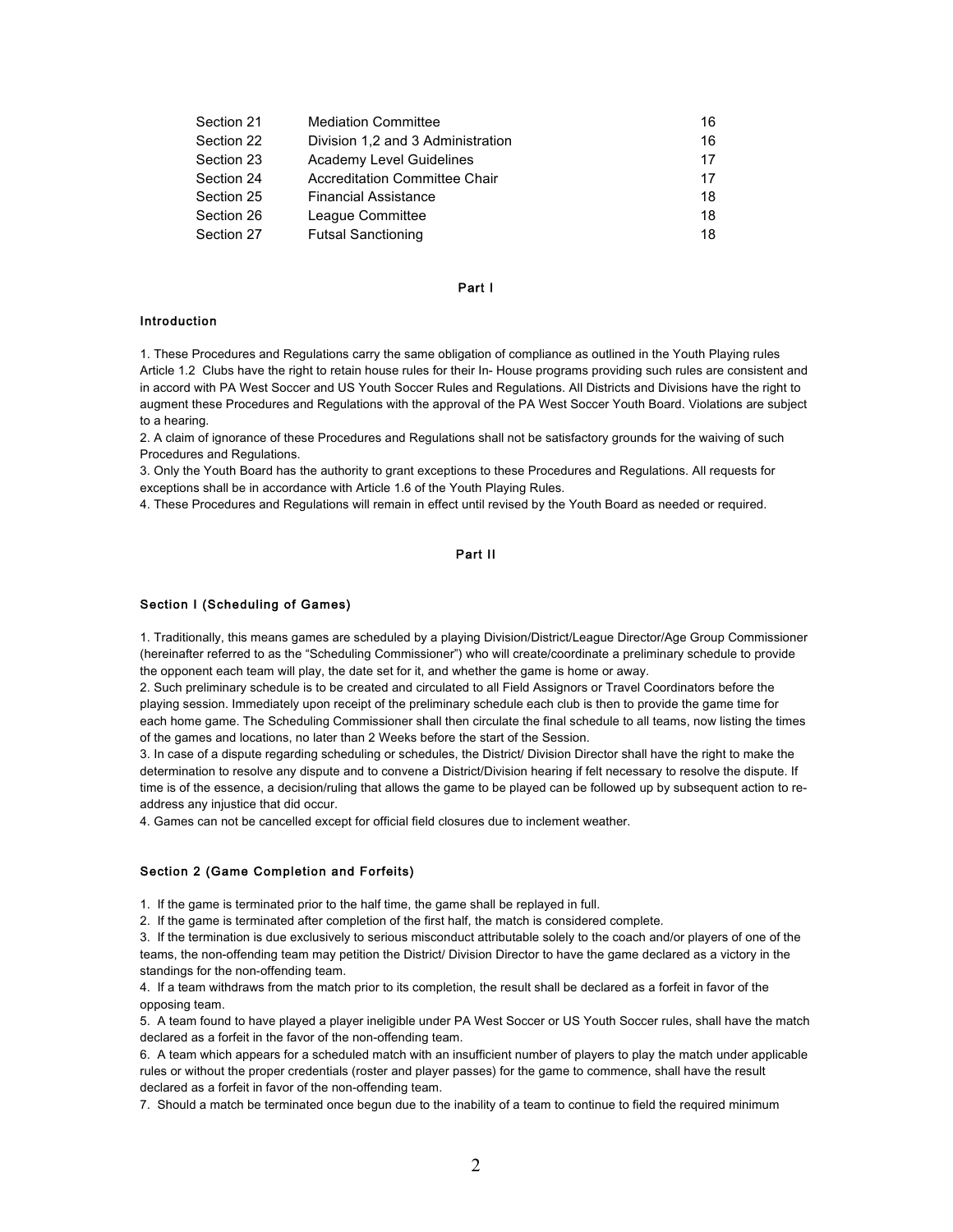number of players, the result shall normally be governed by Rules 1 and 2, however, upon petition by the non-offending team, the circumstances will be reviewed and the District/ Division Director may award a victory by forfeit in favor of the non-offending team when it appears that the offending team did not make reasonable efforts to field a representative number of players.

8. A forfeit shall be considered a non-played game as to the offending team.

9. Should a team break any of the above Procedures and Regulations, a hearing can be requested by contacting the Discipline Chairperson.

10. Teams forfeiting a regular scheduled game will be referred to the District/ Division Discipline Chair for review and recommendation for action. Actions taken toward a team can be a fine of up to \$100.00 per game to a suspension from the league for multiple offences. Actions taken toward a Club for multiple team offences are fines up to \$500 per game and or a one (1) year Club suspension.

11 It shall be the coach's responsibility to notify the District/Division Director when a game is played prior to the normal game day thus affecting the return of the ejected player's player pass. (Example: game previously rained out played on Tuesday evening. Coach notifies the District/ Division Director that the make-up game was played and the ejected player did not play. District/Division Directors will confirm and notify the State Office by Wednesday to return the player pass to the Coach). Only District/Division Directors or predetermined designee where an emergency arises has the authority to release player passes from the State Office.

### Section 3 (Team Responsibilities)

1. Home team is to provide a properly marked playing field of regulation size.

2. The fans from both teams are to be on the opposite side from the players and coaches. No one is permitted in the first two yards of the out-of-bounds area which is designated for the assistant referee.

3. Home team is to provide at least three (3) game balls of proper size, properly inflated.

4. Home team is to provide regulation size goals, nets and corner flags as required by USYSA Rules.

5. All games are played using a three-man referee team. The Center Referee must be a currently certified USSF referee. Failure to provide a certified referee for a game is a violation and will be handled by the Disciplinary Committee at the District/Division level. Visiting Coach should file the report within 48 hours to the State Office and Divisional/District. 6. Make-up: If teams are unable to decide upon a make up date, the Age Group Commissioner or District /Division Director will set the date and place if necessary.

7. Sunday travel games shall start no earlier than Noon; unless if both Club Presidents agree the District/Division Director may grant the approval.

8. The home team is to contact visiting team no later than the Tuesday evening before the game with time, place, directions, etc. for the upcoming game. Visiting team should contact the home coach if not contacted by the home coach by Wednesday prior to the scheduled game. Should a color conflict arise, at the start of the game, the home team will change.

9. Games should be started within 30 minutes of the scheduled starting time. The home team shall notify the Scheduling Commissioner that a game has not been played within the allotted time period minutes of the scheduled starting time. 10 The visiting team should arrive at least thirty (30) minutes prior to the scheduled start of the game to allow time for check in and instructions from the referees.

11 Notify the visiting team by phone at least two (2) hours plus travel time prior to the starting time for a cancelled game. 12 Both coaches report the game result to the AGC.

13. GDR's with handwritten Club Pass Players need to be forwarded to the Groups AGC within 24 hours of the game.

# Section 4 (Officiating)

1. The referee shall be ready to officiate at least 15 minutes prior to the game

2. Referees will check that each player on the GDR has a valid PAW player pass and:

a) the coach has a valid pass and is affiliated with the team's Club

b) players jersey numbers (non conflicting) and names are listed, and match the GDR

c) players being checked match the pictures on the pass

d) handwritten guest players are legal (all of the above applies)

e) no pass no play no exception

3. The referee will keep the player passes, and one set of game day rosters. He will give each team the game day roster for its opponent. At the conclusion of the match the referee shall record the scores on the game day rosters he's holding, get a signature from each coach confirming the score, and give one completed game day roster (including cautions, ejections, or injuries) to the coach of the winning team or the home team in the event of a tie, and keep one for his/her records.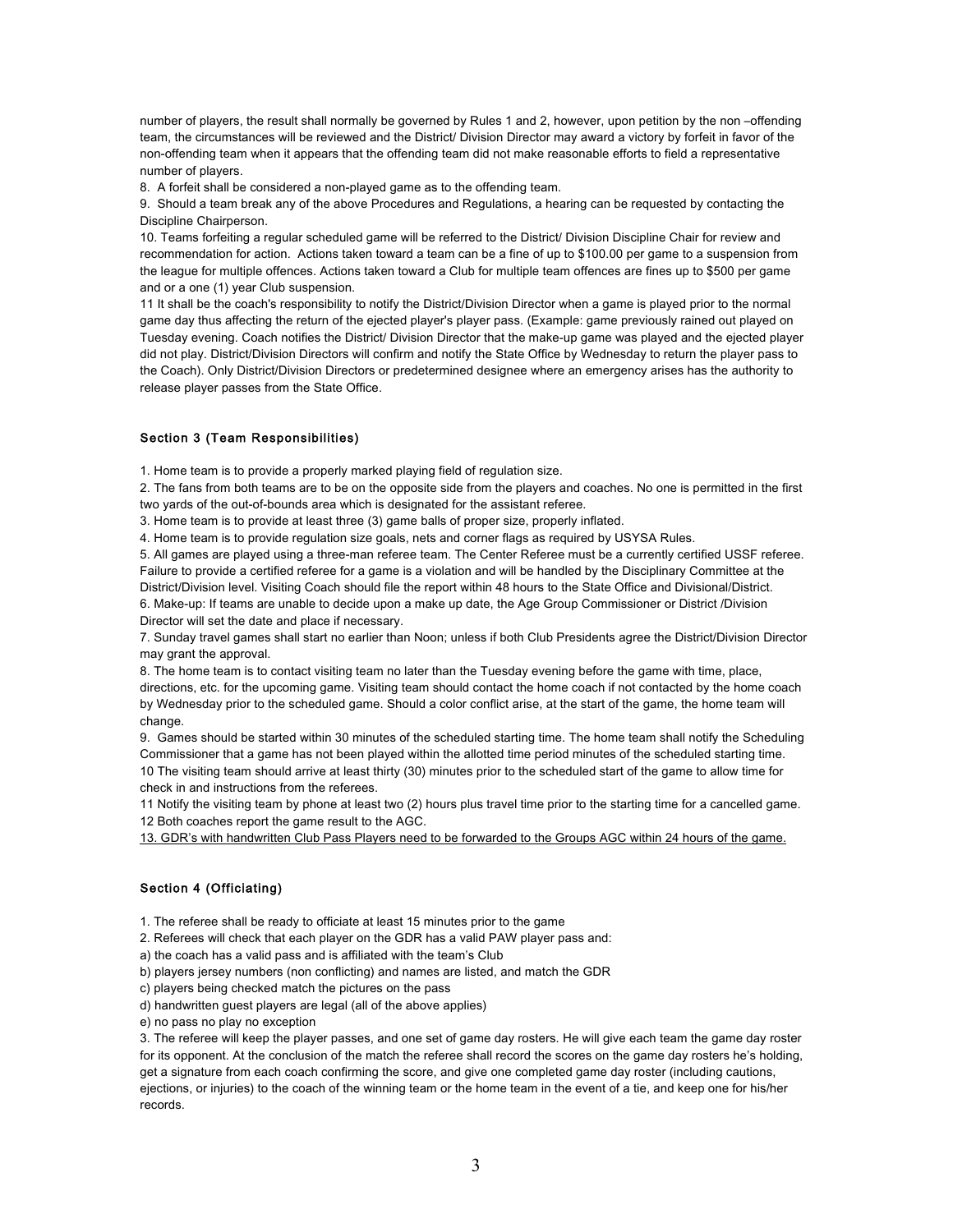- 4. Players shall not be allowed to play:
- 4.1 Wearing a cast or splint unless the cast or splint is padded in such a manner to conceal it entirely.
- 4.2 The referee will instruct the player with the padded cast that if the cast is used as a weapon, the player will be given a red card and subject to suspension.
- 4.3 With anything dangerous to self or others such as jewelry, etc.
- 4.4. No one may enter the field of play without the referee's permission.
- 4.5 The referee shall remove any player with visible blood on the player or his/her uniform or person. The player may not return to the game until all signs of blood are removed.
- 4.6 The referee has the final decision regarding postponement or cancellation at game time or he/she may abandon a game during play if he feels that weather or field conditions merit abandonment.
- 4.7 If a game is called due to inclement weather, darkness, or other unsafe conditions, the game may be replayed in its entirety. Games shall be deemed completed after the completion of the first half.

5. The referee must file reports within 48 hours to the State Office for all injuries, red and yellow cards of player, or caution or ejection of coach, any abuse or referee assaults, and game protests. Failure to file report is grounds for disciplinary action, and must include the following:

- 5.1 The player name
- 5.2 Identification number (or phone number) not a jersey number
- 5.3 Team name
- 5.4 Club name
- 5.5 Date, time, and location of game
- 5.6 Teams involved
- 5.7 Age Group and Division/District
- 5.8 Boy or Girl
- 5.9 Referee names

# Section 5 (Protests)

1. By the conclusion of the match, when game day rosters and rosters are being returned to the coaches, the coach of the protesting team must tell the referee he/she wishes to protest. The referee must report that a protest has been made. 2. The protesting coach must contact the State Office within 24 hours, stating the reason for the protest using the PA West coaches report form.

3. A formal letter of protest must be sent to the State Office accompanied by a \$50.00 club or certified check made payable to PA West. The letter must be postmarked within 48 hours of the game's completion.

4. The playing Division/District Director may allow the protest or forward the protest to the District /Division Discipline Board to be resolved. Copies of all protests are to be forwarded to the Division /District Director.

5. Appeals may be made in accord with procedure outlined in the PA West Soccer Constitution and By-Laws and Article 9 of the Youth Playing Rules. All appeals must be made by an affiliated club of PA West Soccer in good standing. The appeal must be in writing on club letterhead by certified mail to the Youth Board Hearing and Appeals Chair. The protest must be accompanied by a club or certified check made payable to PA West Soccer Association for \$100.00

# Section 6 (Concussion Protocol)

1.1 All Players age 10 and younger shall not head the ball directly from the air in any match or competition, nor shall these players practice heading the ball in any organized team setting.

1.2 If a player age 10 or younger deliberately heads the ball in a match, the referee shall award an indirect free kick to the opposing team at the spot of the infraction. If the heading occurs within the penalty area, the referee shall move the ball outside the penalty area and award an indirect free kick to the opposing team.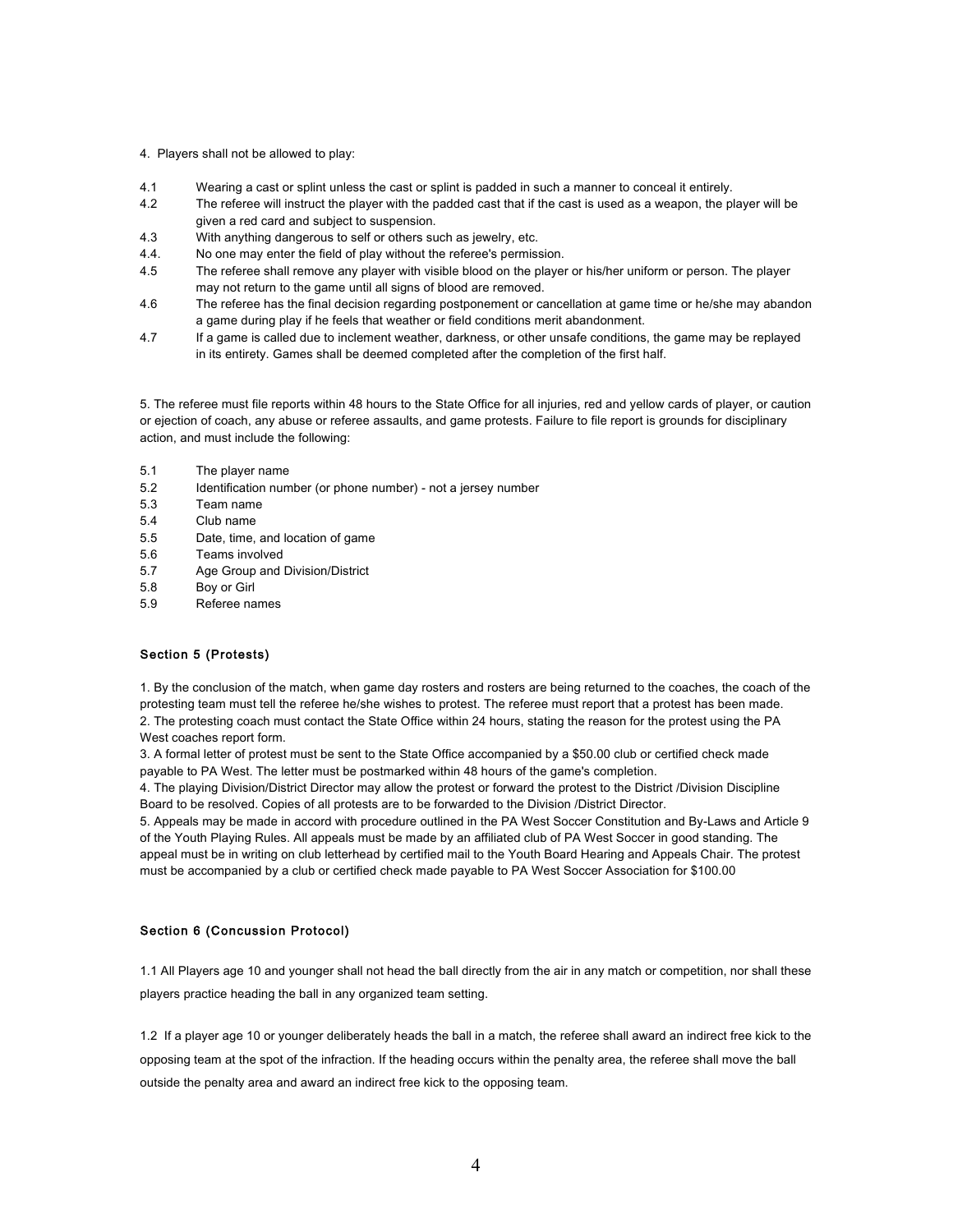1.3 Players age 11 and age 12 shall be permitted to head the ball in any match or competition. These players may practice heading the ball in an organized team practice or skill session, but coaches shall monitor this practice so that no single player heads the ball more than 25 times per week, regardless of setting.

1.4 Players age 13 and older shall be permitted to head the ball in any match or competition and these players may practice heading the ball in an organized team practice or skill session

2. A player who sustains a significant blow to the head or body, who complains about or is exhibiting symptoms consistent with having suffered a concussion or is otherwise suspected of having sustained a concussion, shall not return to play.

3. Health Care Professionals (HCP) shall be present at all tournaments with 64 or more teams at U11 and older age groups. Health Care Professionals are considered licensed professionals such as an Athletic Trainer Certified (ATC) or Physician (MD/DO), with skills in emergency care, sports medicine injuries and experience related to concussion evaluation and management.

4. At tournaments where a Health Care Professional (HCP) is present, any player who sustains a significant blow to the head or body, who complains about or is exhibiting symptoms consistent with having suffered a concussion or is otherwise suspected of having sustained a concussion, must be evaluated on the sideline by a on-site HCP. Any player suspected of suffering a concussion will not be allowed to return to play until he/she is cleared by the Health Care Professional. The concussion form, and if applicable the player pass, needs to be send to the State Office.

# Part III

#### Section 1 (Travel to Tournaments or Friendly Games)

1. Travel outside of PA West to officially sponsored US Youth Soccer tournaments requires only a simple notification process thru E-Mail 14 days prior to the event (90 Days for outside the US) to the State Office unless the tournament to be attended requires official travel papers from PA West Soccer. After submission of notification, an e-mail will be returned as notification of receipt of request.

2. When tournaments or visiting States require travel permits or participation is with other USSF associations, the Youth Board has delegated authority to the State Office, State Registrar, or Youth Division President to approve all travel permits for travel outside PA West. Formation of a tournament travel team must be approved by the State Registrar or the Youth Board President as per the approved playing rules.

3. No Under-11 Tournament Teams will be permitted until July 1st in the year they would be eligible to play in a true U12 age group as of that September 1.

4. No Under-10 Tournament Teams will be permitted.

5. The only tournaments U10 travel teams or players may attend are tournaments using US Youth Soccer small-sided initiatives.

6. The coach is responsible for securing a travel permit if required prior to leaving the boundaries of PA West Soccer. Permits may be hand delivered and processed at the state office during normal business hours. US Club events held within PA West Soccer boundaries require a travel permit.

7. Travel outside PA West Soccer without proper permits or without prior notification of the State Office, in general and when guest players are used is grounds for suspension or probation.

8. Any team forfeiting a league scheduled game in order to participate in a tournament will be fined \$100.00. Such team will also be denied entry into all PA West sanctioned tournaments for the remainder of that playing season. All make-up league games must be played by the end of the playing season as defined by the PA West Calendar.

9. Travel to participate in tournaments, leagues, friendlies, or exhibition games of other USSF members require permission from the State Office after tournament, league, or friendly game rules have been received. In most cases travel to these venues will not be covered by PA West Soccer medical or liability insurance. Teams so traveling must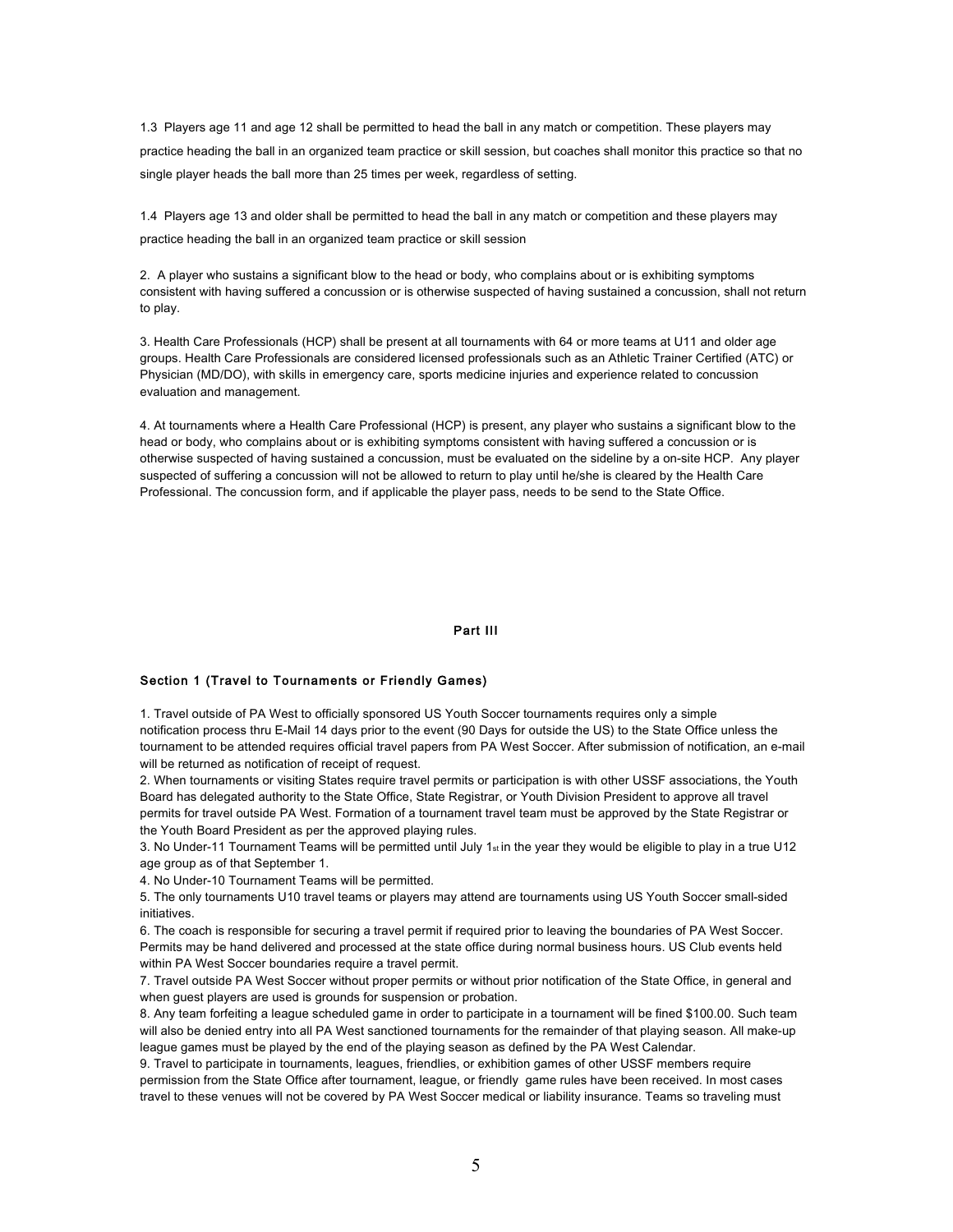notify each player/parent of non-insurance coverage. Formation of a tournament travel team must be approved by the State Registrar or Youth Board President. Tournament rosters will only be approved if all players on such rosters are rostered on other US Youth Soccer teams.

10. Teams wishing to travel to tournaments during the month of August only, may use either the current year's stickered roster or the roster for the new year that will begin September 1st provided all players are of an eligible age to travel out of state at the time of the tournament.

# Section 2 (Guest Players)

Teams taking players to a tournament who will play as "Guest Players" (not rostered on the team) must complete a Player/Team Status Form for each participating guest player and submit with roster and travel permit request. A fee of \$15.00 will be charged each time a submission of change/addition is made other than with the original request. The Player/Team Status Form must be signed by an official of the player's current rostered team (if dual rostered, the higher division team). This rule does not apply to the PA West Open Tournament. Travel outside PA West Soccer without proper permits or without prior notification of the State Office when guest players are used is grounds for suspension or probation.

### Section 3 (Approval of Travel/ Tournaments and Fees)

Except as provided in these rules regarding U-8, U-9, U-10 travel, there shall be no restrictions or limitations on travel providing the team submitting an application complies with all provisions of the US Youth Soccer Travel and Tournament Policy Manual including the use of the appropriate forms (refer to US Youth Soccer TTPM Section 201). According to USSF Policy 601-7 league play takes precedence over other travel. To be granted permission to travel during the normal PA West Soccer league sessions, a team may only travel on non-scheduled game weekends or have rescheduled any weekend games scheduled. It is the responsibility of the player and coach of the team traveling to notify in a timely manner other affected teams. It is recommended that all teams also carry copies of each player's birth certificate or other proof of age because some tournaments require or may request such proof (refer to US Youth Soccer TTPM Section 203 [c]). Any team forfeiting a league scheduled game in order to participate in a tournament will be fined \$100.00. Such team will also be denied entry into all PA West sanctioned tournaments for the remainder of that playing season. All make-up league games must be played by the end of the playing season as defined by the PA West Calendar.

1. A team that travels without having approval to travel as provided under Part II of the US Youth Soccer Travel and Tournament Policy Manual and PA West Soccer rules is subject to penalties by PA West Soccer and US Youth Soccer, including any or all of the following: monetary penalties, denial of permission to travel in the future, revocation of any approval given to travel that has not yet occurred, and suspension or termination of membership of the parties responsible. Violation of this rule could also result in disciplinary action against the coach or may make a team ineligible for any state sanctioned tournaments such as the Open or State Cup.

2. A second offense will require a disciplinary hearing for the coach with a minimum of one (1) year suspension. The club will also be subject to probation, suspension, or fine;

3. Only club checks accepted. Other forms of payment cause the permission to be rejected. (The club check is proof that the team has club permission to travel);

4. Fees for travel permits/email notification shall be:

1. FREE - received in state office 21 days or more before the date of the tournament.

2. \$10.00 - received in state office less than 21 days but more than 14 days from the date of tournament.

3. \$25.00 – received in the state office less then 14 days but more than 7 days from the date of tournament.

4. \$50.00 – received in the state office less than 7 days from the date of the tournament.

5. There will be a \$15.00 charge for each submission of change or addition (such as adding additional guest player/s. Note: the charge is per Submission Date).

6. Travel paper fees will be charged the above rates based on the submission date of the completed paperwork package (exceptions are high school players/teams traveling in November and college players/teams traveling in May).

7. Rosters not submitted at least 14 days prior to the date of the tournament will incur an additional fee of \$15.00.

5. Teams wishing to travel to countries outside the 50 states of the United States and the District of Columbia, must submit two (2) applications to travel and a \$50.00 check to USSF. These must be submitted at least 90 days in advance. PA West Soccer will forward to USSF for processing.

6. Tournament Hosting Fee: All tournaments not sponsored by PA West Soccer must pay an amount equal to the highest entry fee charged per tournament. All outdoor tournaments (from 3 v 3 up to and including 11 v 11) sponsored by PA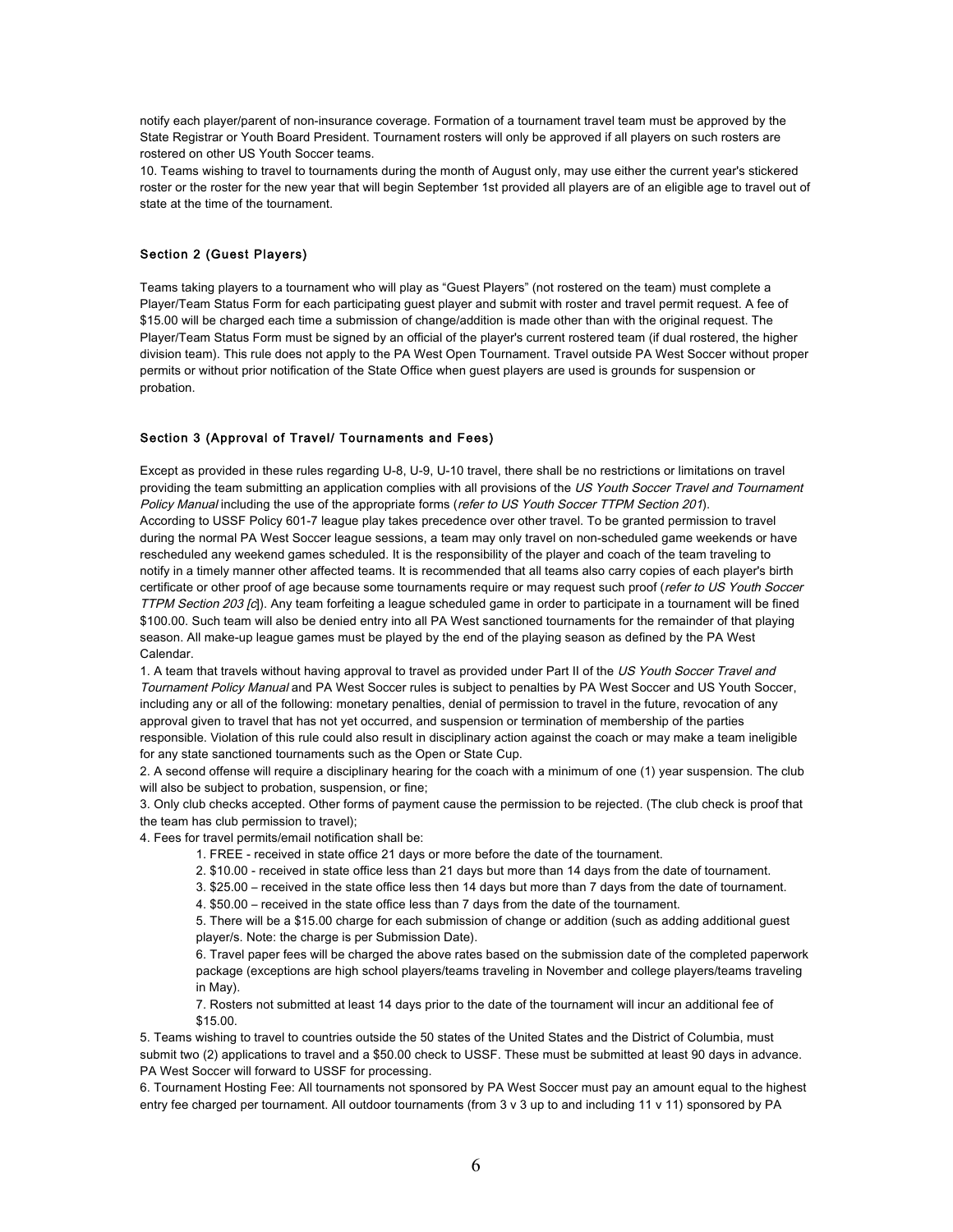West Soccer member clubs require state sanctioning.

### Section 4 (Out of State Teams)

Teams from other National Affiliates may play in PA West Soccer scheduled leagues providing the following rules are met:

1. Teams must have proof of registration with their parent organization

2. Teams agree to play within the rules and regulations of PA West Soccer

3. Teams must have a designated home field

4. Teams must use three (3) USSF referees per home game

5. All players and coaches will be issued PA West Soccer player passes; the passes are

required at every game

6. All teams will be rostered on PA West Soccer travel roster forms

7. All rosters will be sent to the PA West Soccer State Registrar with the proper paperwork:

Birth Certificate; player picture attached to pass; copy of registration with affiliate club; proper fee on a club check

8. The fee schedule for affiliate teams playing in PA West Soccer will be established by the Board of Directors with the advice of the Youth Board.

# Part IV

#### Section 1 (Declaration)

1. Each Club is responsible for declaring (pre-register) all playing teams for *Divisions 4 - 6* and Academy level pools for the coming season with its District/ Division prior to August 1 for Fall play or March 1 for Spring play. Failure to do so may result in denial to play, or assignment to play in a different District/ Division. This is required for participation in any league, tournament, or other PA West Soccer sponsored activity during that session. There will be no refunds for teams subsequently withdrawing from play.

2. Each Club is responsible for declaring (pre-registering) all playing teams for the coming season for Division 1 - 3 prior to July 15 for Fall or February 15 for Spring play.

3. Team declaration (pre-registering) for U19 teams shall be the same as the State Cup entry deadline.

4. Clubs must submit team registration fee at time of submission of Pre-Registration for each team it will be fielding in the coming session;.

5. All Club players/ coaches data must be uploaded to Affinity by March 15 and August 15 for the respective Spring or Fall Session.

# Section 2 (Rostering)

- 1. Teams U13 and older are permitted to roster a maximum of 22 players . Only 18 players may dress for a game.
- 2. U10 Travel Teams may only roster a maximum of 12 players
- 3. U11-U12 travel teams may only roster a maximum of 14 players
- 4. In-House and Academy players are not considered teams and shall be rostered as player pools
- 5. A player may only play on more than one team in the Sunday League provided that all such play is with one soccer club.

6. A player playing on more than one team must indicate his/her primary team, and notify the coach of each team he/she is playing on more than one team. If no primary team is indicated, the higher ranked team (by Division and or Standings) shall be the primary team of that player.

7. In order to be rostered, all Classic Division players must submit a properly completed PA West Soccer Registration Form to their club registrar which will then be submitted to the Classic Division Registrar along with the team's official roster and player passes.

8. Training players do need to indicate the team they are training with, which then becomes their primary team.

9. Training players are registered, but not rostered. In order to guest on other teams, all rules and regulations apply and are based on the primary team of said player.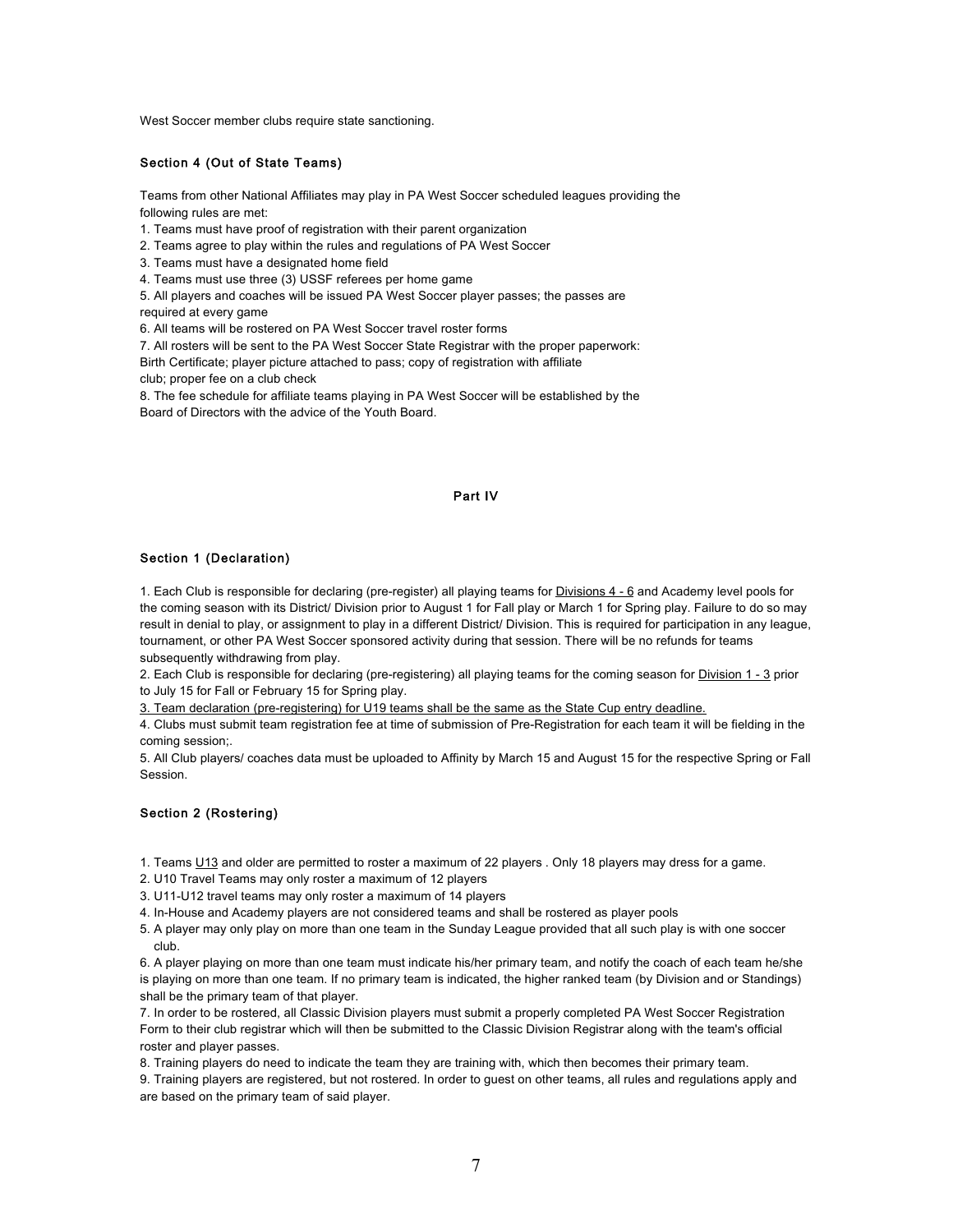# Section 3 (Travel Rosters)

1. PA West Soccer only rosters teams who will play in its sanctioned leagues (except U-19 teams who may only roster to play in the National Championship series starting at the State level). Teams/clubs fraudulently rostering teams and then not playing in leagues registered for will be subject to a discipline hearing which could result in denial to play in any PA West Soccer activity for a period of at least one (1) year.

2. ALL Rosters must be printed using the State Player Registration System.

3. Official Rosters can only be printed once approved. Classic league: Teams must submit their rosters from the previous state cup with their registration.

4. All Classic Division players must submit a properly completed PA West Soccer registration form before they can be considered registered to a club/team. Player passes are not part of the registration documentation; they are part of the rostering process that follows the registration process and are required for play.

5. Clubs must submit a list of all in-house players to be registered in their respective age groups. U6, U8, U10, etc.

6. TOP Soccer children will not play by age but by their individual ability.

7. All coaches, managers and volunteers must complete a clearance through the Online Risk Management System, or supply a copy of their Act 33/34 Anyone not submitting one of these forms will not be permitted to roster 8. At the end of the Fall session, Division 4, 5 and 6 teams may reorganize their rosters. Total revisions are permitted.

#### Section 4 (In-House Rosters)

1. All in-house registration must be submitted to the state office through the State Player Registration System

2. Check for \$14.50 per player not previously paid for on travel team.

3 Rosters will be approved once payment arrives in state office. If club includes in-house registration fees with travel registration check, it should be noted when sending check to the state office so the appropriate reconciliation can be completed between registration and payment.

# Section 5 (Registration Fees)

1. In-House and Divisions 4, 5 and 6 In-House \$9.50 Travel and Academy Level One Players (1 fee per player) \$14.50 Travel team \$25.00

2. Clubs registering only for the travel program (except those Clubs having joined only for travel prior to January 01, 2012) Travel Players (1 fee per player) \$19.50 Travel team \$50.00

3. Divisions 1, 2 and 3 U11 Academy \$350.00 per team U12 Teams (8 v 8) \$350.00 per team Team Fee (per team – club sponsoring only 1 team) \$600.00 per team \* Team Fee (per team – club sponsoring 2-4 teams) \$500.00 per team \* Team Fee (per team – club sponsoring 5+ teams) \$425.00 per team \* \*Includes up to 18 players (additional players will be \$20.00 per player)

# Section 6 (Player Passes)

1. Player passes are required for all Divisions, except in-house and Classic Academy, and valid for one Season (Year). 2. Acceptable forms of ID for player registration:

Original birth certificate. Copy of birth certificate. Uniformed services id and privilege card (DD Form 1173)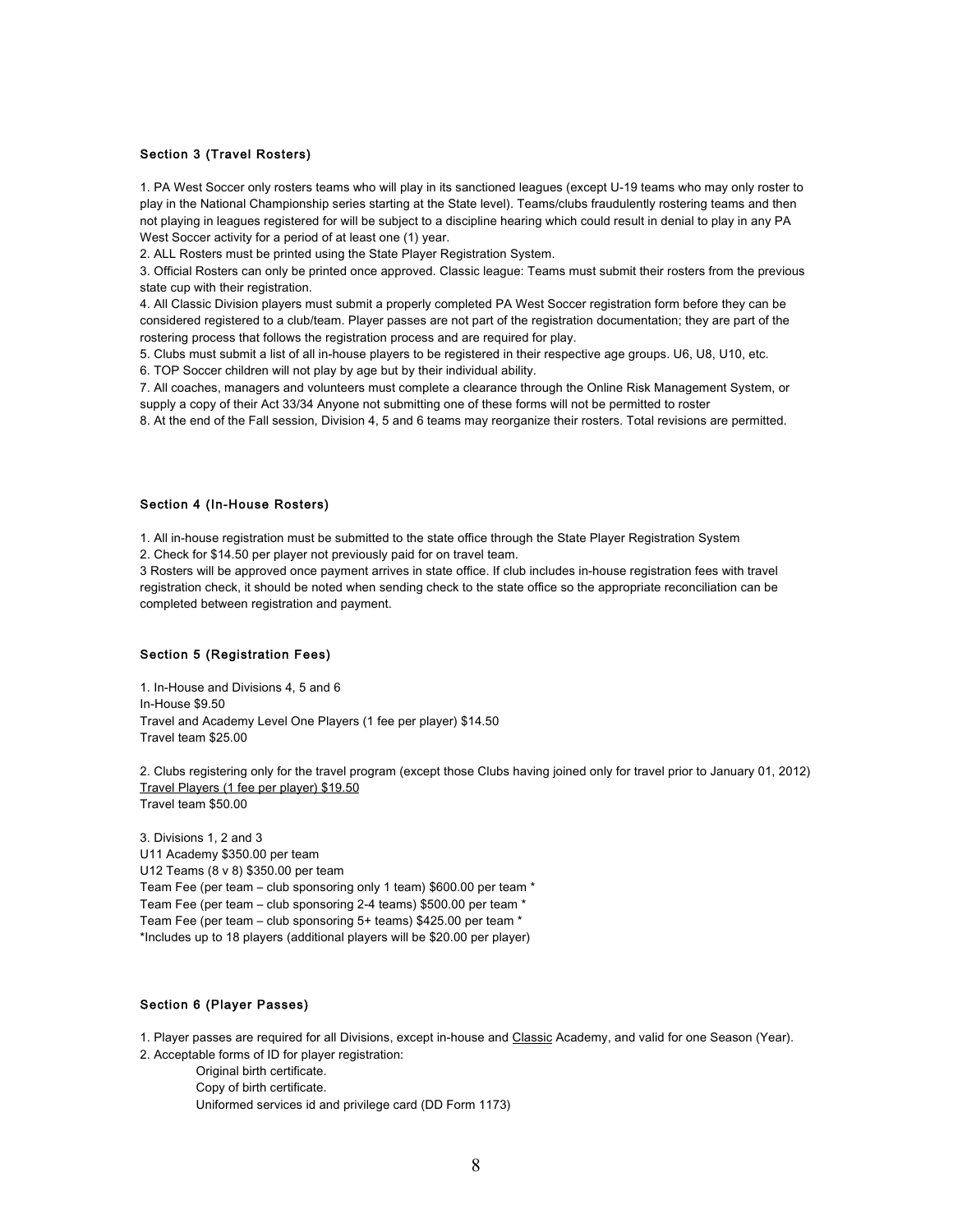Board of health records Passport ICE certificate issued by immigration Current Driver's license

3. All passes must reflect the true age group of the player.

NOTE: Baptismal or religious certificates or affidavits are not acceptable.

# Section 7 (Adds, Deletes, Transfers)

3. Transfers

All Division 1, 2, and 3 teams must fill out the Player/Team Status Form when releasing or transferring a player. Only five (5) transfers are permitted throughout the seasonal year. The old player pass must be submitted with all releases. No transfers are permitted without verification of released player. A transfer is any player dropping from a team and being placed on another team either within the same or other club. A player who is released from a Classic Division team during a playing season may not play for another Classic team during the same playing season. All Classic Division player and coaches passes must be laminated after being approved by registrar. Such passes are only good for one seasonal year. 4. For Divisions 1, 2, and 3 Player/Team Status Form must accompany these rosters. At the time a team names its National Championship roster it may not have more than five (5) previously rostered players. Transfer from Classic teams is restricted (See PA West Soccer Youth Playing Rules).

- 5. Classic Division Transfer Process
- 1. Transfer request window December 1st to January 31st every year.
- 2. Write letter of request of transfer. Sent letter to State Office and copy to Classic Division Director. At this point, the player should not be talking with other Classic Division Clubs or teams.
- 3. Complete Voluntary/Involuntary release form along with the transfer request form. Both forms require team official and club official signature, and the pass to be sent into the State Office/ State Registrar. The release form removes player from current roster but does not permit them to talk to other Clubs/ teams in the Classic Division.
- 4. Once the transfer letter is reviewed and approved, a letter will be sent to the parents approving or denying the transfer. If the request is granted, the current Club has up to 4 weeks to remove the player. The player at this point can also begin to look for a new Club/ team to play for in the Spring.

## Section 8 (Player/Teams requesting to play out of State, or from out of State)

- 1. Player Requesting Play in Another State
	- 1. Must receive a copy of the Permission to Play Form signed by other State Registrar and team official
	- 2. Complete PA West Soccer Permission to Play Form and have signed by designated PA West Soccer State Official\*
	- 3. Complete the Individual Player Registration form
	- 4. Complete PA West Soccer player pass and have stickered by designated PA West State Official \*
	- 5. Indicate on form which team will be primary team for State Cup Competition
	- 6. Submit all forms/fees to PA West Soccer for approval
- 2. Player Requesting Play in PA West Soccer from Another State
	- 1. Must begin permission process in home State Association
	- 2. Submit other state player pass and have stickered by that state's State Registrar
	- 3. Indicate on form which team will be primary team for State Cup Competition
	- 4. Submit all forms/fees to receiving state/district/division registrar
- 3. Team Requesting Play in Another State
	- 1. Obtain permission from Youth Board first
	- 2. Must receive a copy of the Permission to Play Form signed by other State Registrar and team official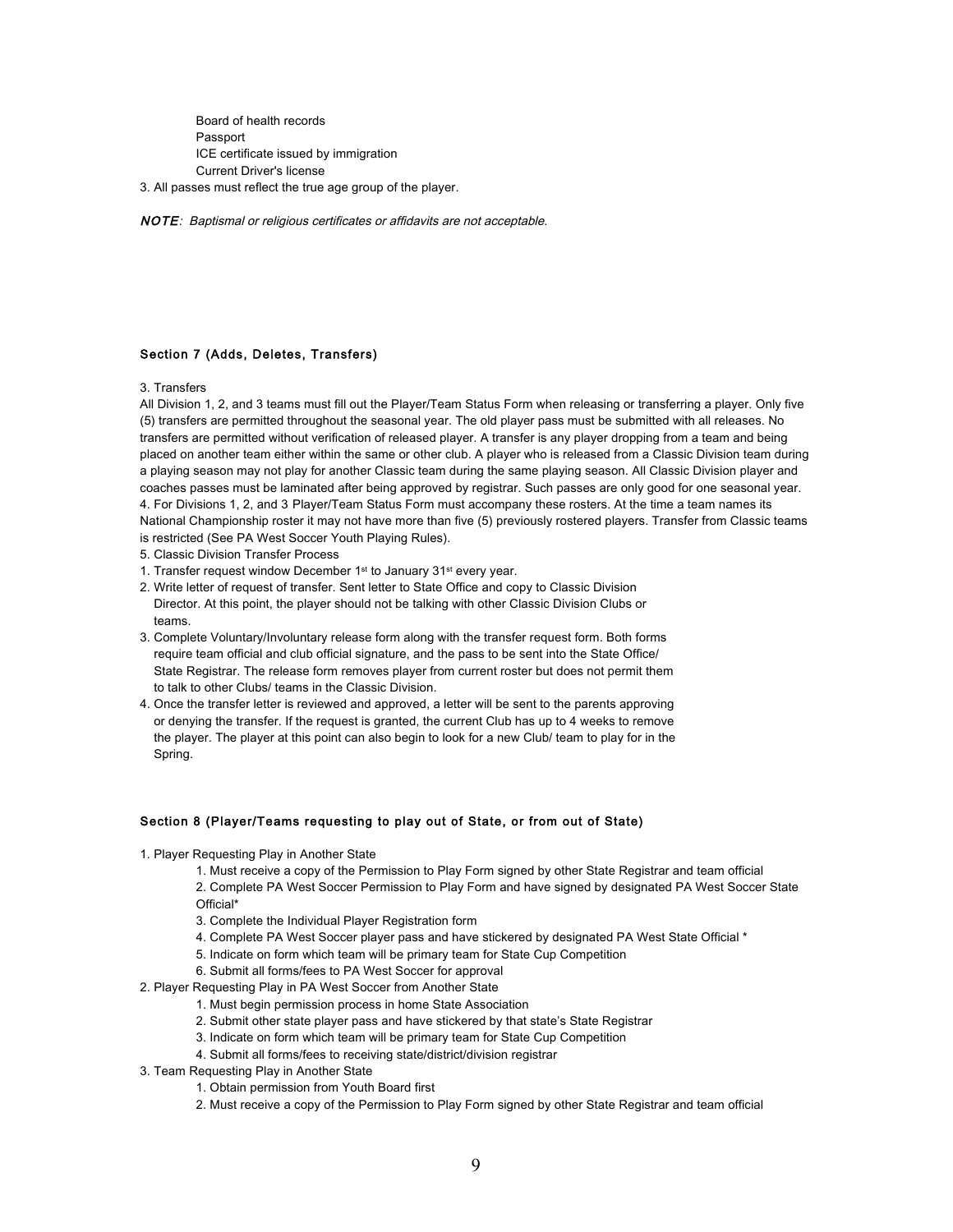3. Complete PA West Soccer Permission to Play Form and have signed by designated PA West Soccer State Official \*

- 4. Complete PA West Soccer player pass and have stickered by designated PA West State Official \*
- 5. Indicate on form which team will be primary team for State Cup Competition
- 6. Submit all forms/fees to receiving state
- 4. Team Requesting Play in PA West Soccer State Association from Another State Association
	- 1. Obtain permission from playing Division first
	- 2. Must begin permission to play in home state association
	- 3. Submit other state player pass and have stickered by that state's State Registrar
	- 4. Indicate on form which team will be primary team for State Cup Competition
	- 5. Submit all forms/fees to receiving state/district/division registrar

\*NOTE: Designated PA West Soccer State Officials are the State Registrar and Youth Board President.

# Section 9 Application to Sponsor non-affiliated teams

- 1 The PA West Youth Board authorizes the Classic Committe to approve applications to sponsor a team (Youth Playing rules 7.2.8) if the following criteria is met:
	- 1 sponsoring Club identifies the team and Club to be sponsored
	- 2 sponsoring Club assures that sponsored team followed PA West Rules Procedures and Regulations one Year prior to the application
	- 3 sponsoring Club assumes full responsibility for the sponsored team
	- 4 Applications need to be in writing and signed by both Club Presidents
- 2 Approved applications are valid only for the upcoming or remaining season the sponsoring Club applies for, and cannot exceed one seasonal playing year. Applications need to be submitted for each playing season.

# Part V

# Section 1 (Purpose)

1. PA West Soccer is organized to provide non-profit, public, educational soccer, development and competition. The Youth Board shall facilitate this purpose and do all in its power to encourage good wholesome competition for the youth in the Western Pennsylvania area.

2. The purpose of the Youth Division shall be to organize, encourage, develop, educate, promote, and provide and opportunity to participate and to administer soccer among the youth players of all abilities.

# Section 2 (Meetings)

1. The Youth Board shall meet the second Monday of every month. Meetings in December and the month of the State Council Meeting (AGM) are not required.

2. All voting members are required to attend the monthly meeting. When a voting member is unable to attend a scheduled meeting, he/she may send an alternate representative as a proxy with full voting rights providing the regular member has notified the Youth Board President in writing before the business meeting commences.

3. The Youth Board shall conduct its normal business at each meeting except that when a meeting is held with proxy representation comprising 33% or more of the voting members, decisions and actions of said meeting must be confirmed at the next regular Board meeting where proxy representation totals less then 33% of the voting members. Affiliated clubs and participating teams are guaranteed representation by the Constitution. Voting members who miss meetings and do not provide representation are denying their constituents due representation. Voting members missing two consecutive meetings and not providing proxy representation will be subject to a hearing before the Youth Board of directors to show cause why he/she shall not be removed from office.

4. The Agenda for Youth Board Meetings shall be as follows:

Call to Order Roll Call (Written or Verbal) Proxy credential check (if appropriate) Approval of Minutes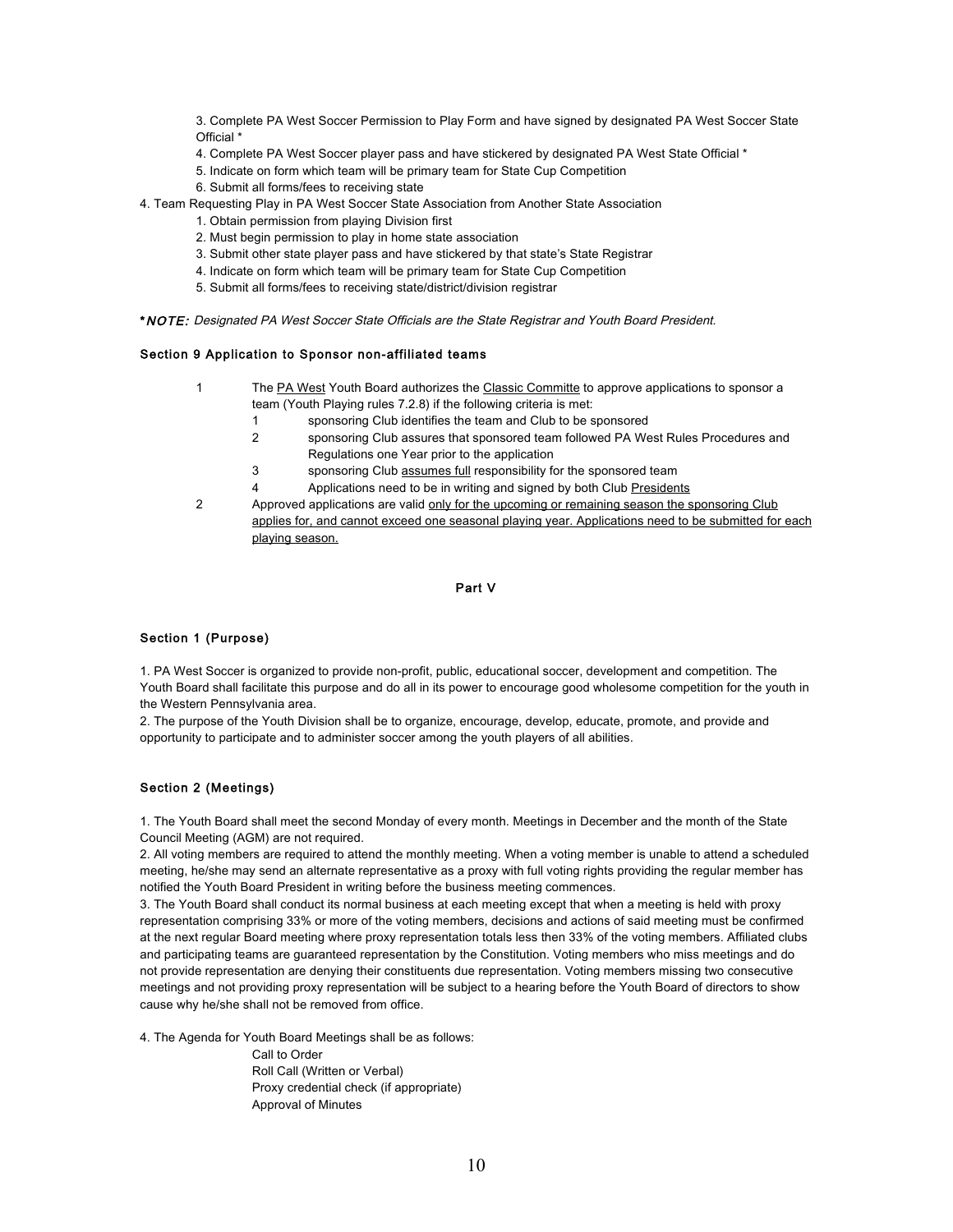Election of officers (yearly or based on vacancies) Correspondence District, Division, Committee Reports Old Business New Business Good of the Game (if appropriate) Adjournment

5. Agenda items must be received by the Chair 10 days prior to the meeting date. Written notification of meeting and agenda will be provided at least seven days prior to meeting. Agenda topics may be switched at the discretion of the chair with the concurrence of a majority of voting members present.

6. Non-Board members may address the Board under the following circumstances:

- 1. at request of the chair providing such topic is included on the agenda and provided seven days prior to the meeting;
- 2. thru written request filed with the Chair 10 days prior to the meeting;
- 3. at the discretion of the Chair with the concurrence of a majority of voting members present.

7. The Constitution requires all committees (not districts/divisions) to file monthly reports with the Secretary of the Youth Board and the PA West Soccer State Office and PA West Soccer Executive Board when activity warrants. 8. All Youth Board members shall be required to submit a monthly report at each regularly scheduled meeting. Such reports shall be submitted to the Chair and shall contain a list of activities and requests for action from the Board. Action items should be highlighted and listed at the bottom of the report.

# Section 3 (Youth Board President)

1. Preside over all Youth Board meetings of PA West Soccer and shall set agenda and order of business.

- 2. Sit as an ex officio member of any and all committees.
- 3. Submit monthly report to Youth Board, and Board of Directors
- 4. Enforce all decisions of the Youth Board.
- 5. Enforce all rules and regulations.

6. Shall submit to the Youth Board of Directors nominations for these positions (State Cup, Open tournament, Hearing and Appeals, Recreation Director, State Registrar, and Secretary) at the first meeting of the seasonal year for its approval

- 7. Appoint chairman of additional committees subject to majority vote of the Youth Board
- 8. Create additional ad hoc committees as needed

9. Appoint Interim District/Division Director or act as Interim District/Division Director in the event of a vacancy. Such appointment shall not exceed a maximum of six months until a special District/Division election shall be held for the purpose of electing a new District/Division Director. An appointed Interim Director shall have full voting powers; an acting Interim Director may not have additional voting powers other then those granted to the Youth Division President (Youth Vice President).

10. Appoint or act as interim Club President in the event of a vacancy. Such appointment shall not exceed a maximum of six months until a special election shall be held for the purpose of electing a new Club President.

- 11. Act on behalf of the Youth Board when necessary until said action may be ratified by the Youth Board.
- 12. Direct necessary Youth Board correspondence.
- 13. Represent the Youth Division on the Executive Board with voting power
- 14. Authorized to sign player passes, rosters and travel permits
- 15. Authority to permit tournament travel teams.
- 16. Authority to grant indoor hosting permits and indoor travel permits.

17. Represent PA West Soccer Youth Division at the Regional and National Meetings. Shall be the sole voting representative at Regional and National US Youth Soccer meetings and have the authority to delegate such voting rights as may be needed.

18. Present to the Executive Board the Youth Division's business including budget, policy requests, and be responsible for the implementation of PA West Soccer policies and administrative By-Laws within the Youth Division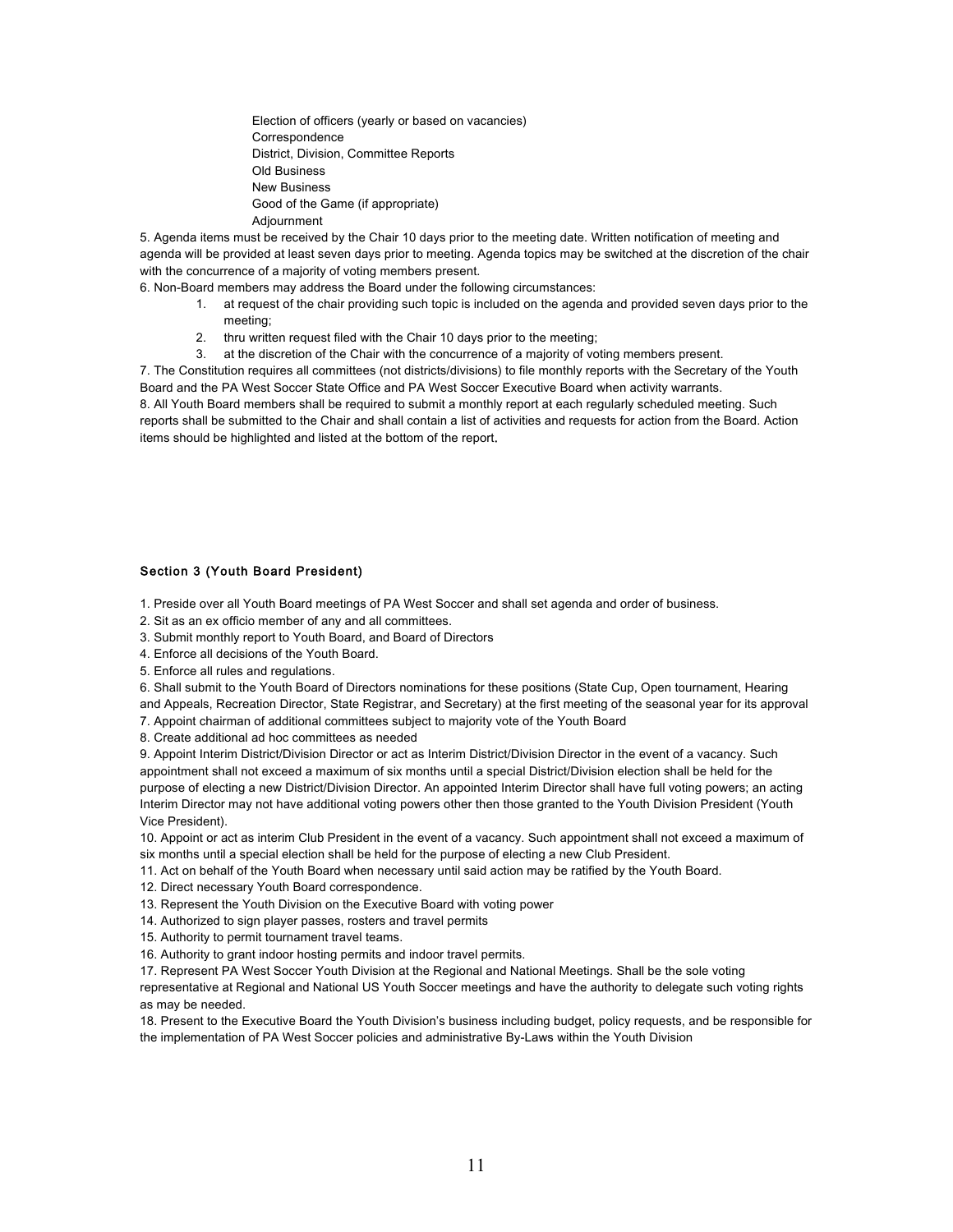## Section 4 (District / Division Director)

1. Authority to manage travel for the travel teams within said District/ Division

2. Responsibility for representing the clubs within its geographic District (District only)

3. Hold a minimum of two (2) meetings a year for district clubs (District), or teams (Division)

4. Conduct yearly election at the first meeting after January 1 for the positions of District/ Division Director, Deputy

Director, Secretary, Disciplinary Committee Chair, and (District only) Referee Representative.

5. Notify clubs electronically of organizational meetings.

6. Responsible for holding Disciplinary within a timely period.

7. May formulate District/ Division Playing Rules providing such rules are in agreement with FIFA, USSF, US Youth Soccer, and PA West Soccer Rules. Such rules must be written and approved by the Youth Board. District/ Division rules must be on file with the Youth Board President, Secretary, and State Office before becoming effective. Rule changes can only become effective at the start of each playing year and must be passed by the Board prior to June 1

8. Promote PA West Soccer programs, competitions, and events

9. Appoint or cause elections to be held for Age Group Commissioners.

10. Conduct the affairs and business of the District/ Division

11. Direct or create the District's/ Division playing schedule

12. Shall receive all protest and appeals on playing matters and games within the respective District/ Division.

13. Responsible to its membership for distribution of all PA West Soccer Association Rules and Regulations (District only)

14. Establish additional ad hoc committees (District only)

15. In intra-divisional play, the Director has the discretionary power to waive certain Rules and Regulations for special circumstances and for Playing District/ Division competition provided that the Youth Board is advised in writing and assents to such waiver.

16. Attend all Youth Board of Directors Meetings and any special meetings that are scheduled and report on activities of the District/ Division.

17. Submit items for the agenda for consideration 10 days prior to the meeting.

18. Submit at the meeting any problems or needs to be addressed.

19. Approve all District/ Division expenses for payment.

20. Serve on committees, and/or appoint or elect members from the District/ Division to serve on committees.

21. Submit a monthly report with the Secretary and Youth Board President 10 days prior to Youth Board meetings, unless provided at the meeting.

## Section 5 (Deputy District/ Division Director)

Reports directly to the District Director. Shall serve as District Director and proxy for the Youth Board in the absence of said Director.

# Section 6 (State Cup Chair)

1. Reports directly to the Youth Board President

2. Responsible for the PA West Soccer State Cup Tournament

3. Submits a monthly report with the Secretary of the Youth Board and the State Office when activity occurred.

4. Submits a report including a financial report with the State Office which shall be published in the Annual

5. Responsible for the formulation of tournament rules and budget that shall be approved by the Youth Board by the end of the Year.

6. Authority to run State Cup Tournament and make sound decisions for betterment of all participants consistent with Youth Board, Regional and National Rules and regulations.

7. Source of information for Regional Cup and National Cup tournaments.

8. Primary liaison with Regional Cup Committee.

#### Section 7 (Open Tournament Chair)

1. Reports directly to the Youth Board President

2. Responsible for the PA West Soccer Open Tournament

3. Submits a monthly report with the Secretary of the Youth Board and the State Office when activity

4. Submits a report including a financial report with the State Office which shall be published in the Annual Report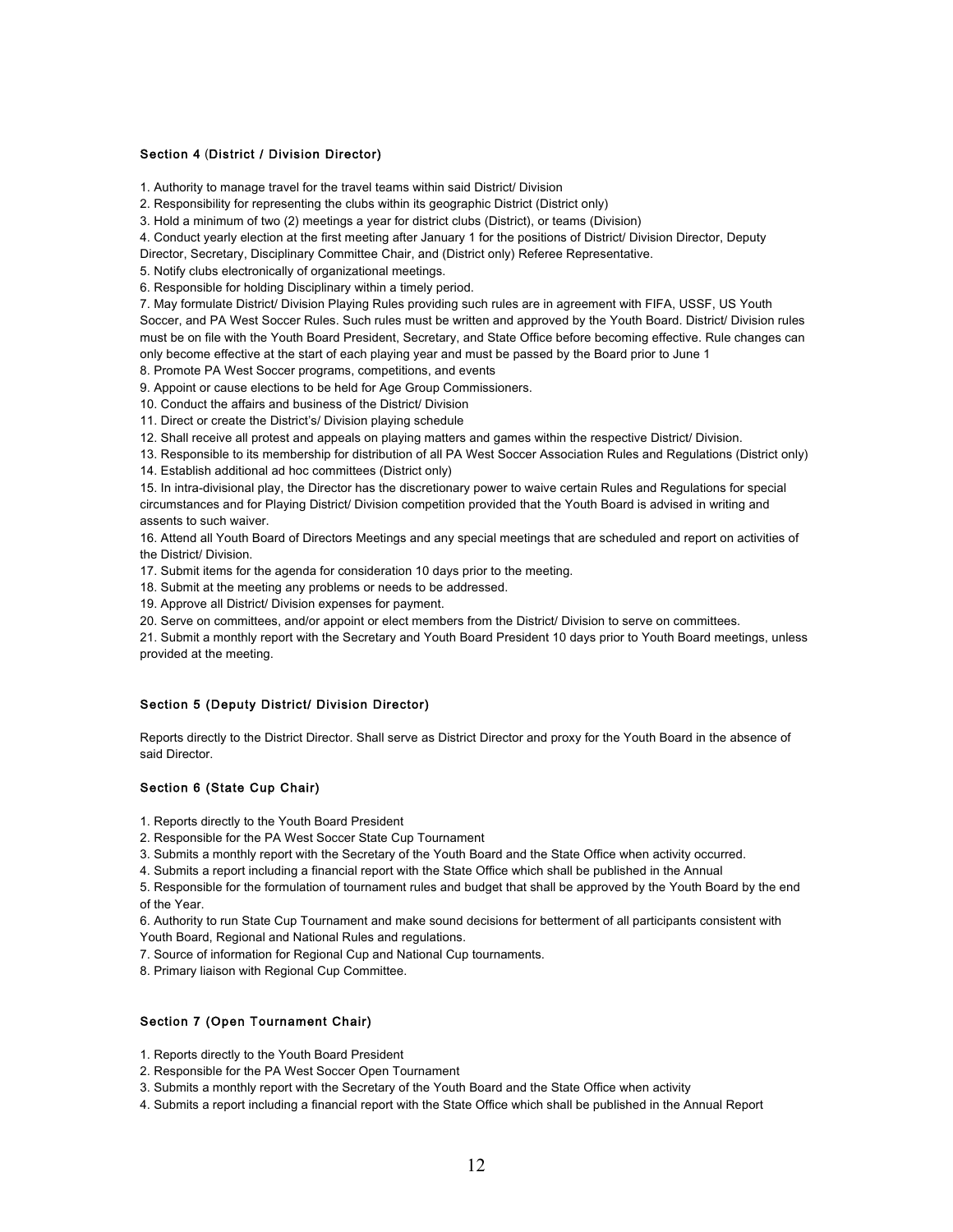5. Responsible for the formulation of tournament rules and budget which shall be approved by the Youth by the end of the Year.

6. Authority to run Open Tournament and make sound decisions for betterment of all participants consistent with Youth Board, Regional, and National Rules and regulations.

7. Publicize Tournament and encourage maximum participation from PA West Soccer registered in-state teams.

#### Section 8 (Hearing and Appeals Chair)

1. Reports directly to the Youth Board President

2. Receive and review weekly lists (in season) of rule violations by players or coaches (yellow or red cards). Insure District/Division action where necessary.

3. Submit a monthly report with the Secretary of the Youth Board and the State Office when activity warrants

4. Submit a final report with the State Office that shall be published in the Annual Report

5. Required to follow all of the procedures of the PA West Soccer By-Laws in hearing and handing down decisions on protests and appeals.

6. Shall present the decision to the Youth Board for approval. The Board may overturn a committee decision by a threequarters vote of total voting members present

7. May not hear a protest or appeal until the proper paperwork including certified check or money order is received.

8. Submit decision for publication online.

# Section 9 (Youth Board Secretary)

1. Reports directly to the Youth Board President.

2. Take or direct the taking of all Youth Board meeting minutes.

3. Direct the keeping of files and correspondence.

4. Answer correspondence as directed by the Youth Board President

# Section 10 (Recreation Director)

1. Reports directly to the Youth Board President.

2. Shall be the source of information and programs available through US Youth Soccer and other regional/national bodies regarding In-House (Recreational) materials.

3. Shall be the primary contact for PA West Soccer clubs for above recreational materials.

4. Shall be the PA West Soccer member on the Regional Recreation Committee.

5. Shall promote and foster the establishment and expansion of In-House programs in all PA West Soccer clubs.

6. Shall oversee, organize, and promote the District Teams.

# Section 11 (State Registrar)

1. Reports directly to the Youth Board President

2. Direct the keeping of a complete record of all teams and players for the purpose of player registration, team affiliation, voting, and fee assessment.

3. Direct the provision of such records for use by Treasurer and for insurance payments.

4. Authority to issue duplicate player/coaches passes in the event of loss or destruction.

5. Authority to grant team permission to travel to out of state tournaments. May delegate to State Office to sign required forms.

6. Authority to grant team permission to travel to tournaments when application has been received less then seven (7) days before tournament date.

7. Authority to grant permission for tournament teams to travel to out of state tournaments.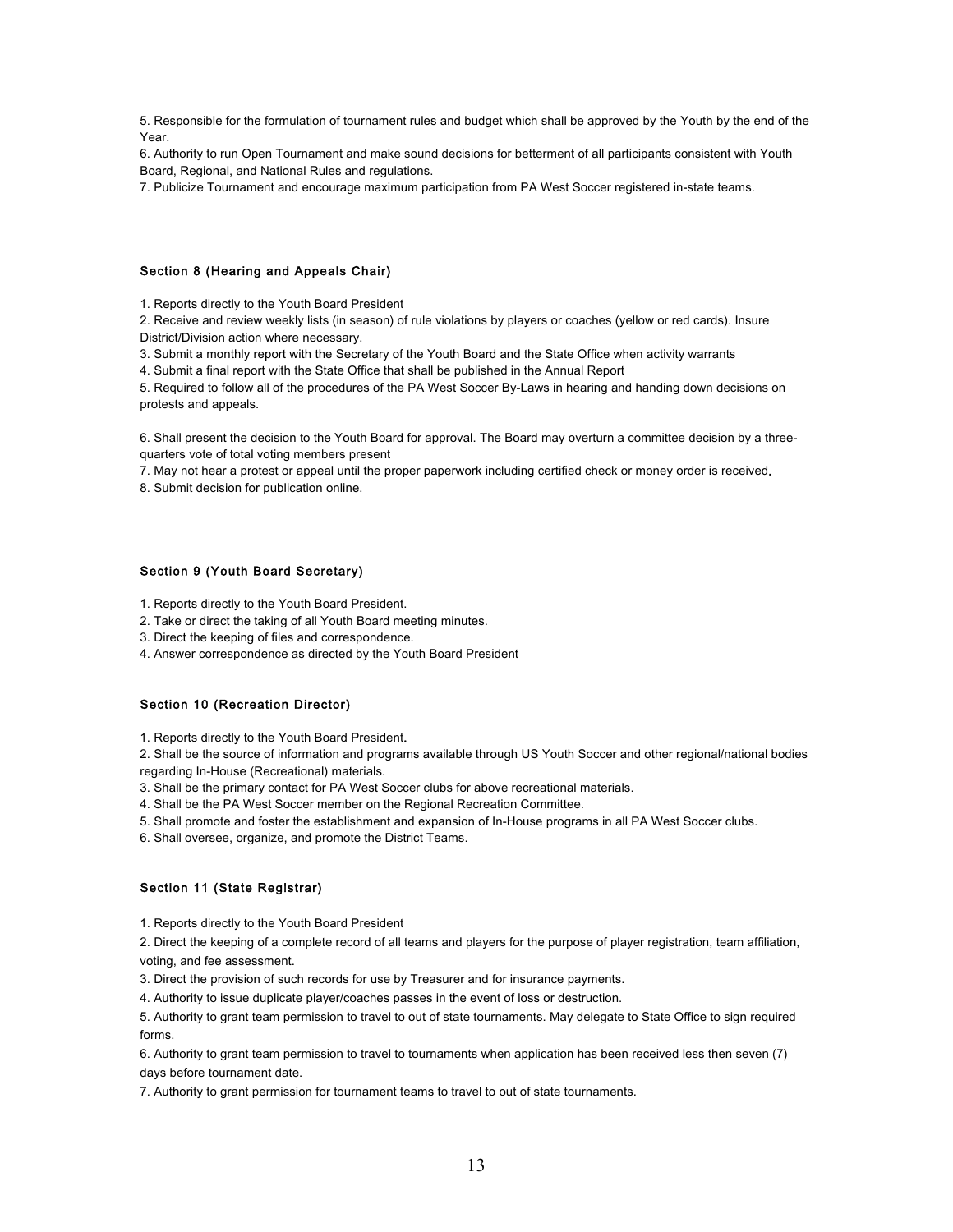8. Authority to grant exceptions to registration procedures (such as necessary IDs) when such exception is not contrary to PA West Soccer policy but for the fostering of soccer within PA West Soccer.

9. Authority to approve registration of out-of-state or PA West Soccer players to play out of state providing all the required paperwork has been received from the other state association involved. May delegate to State Office.

10. Insure all Club Registrars are in compliance with PA West Soccer policies and Youth Board registration rules and adhere to them and submit necessary fees and paperwork in a timely manner.

11. Chair the Registration Committee and adopt new procedures as needed providing such rules are approved by the Youth Board.

### Section 12 (District/Division Secretary)

1. Shall be elected from the members of the District/Division at the first meeting after January for a term of one year

- 2. Take or direct the taking of all District/Division meeting minutes.
- 3. Publish all meeting notices for the above meetings.
- 4. Direct the keeping of files and correspondence.
- 5. Answer correspondence as directed by the District/Division Director

6. Receive and maintain a copy of all submissions as directed by the duties of other District/Division officers.

## Section 13 (District/ Division Disciplinary Chair)

1. Reports directly to the District/Division Director.

2. Receive and review weekly lists (in season) of rule violations by players or coaches (Yellow or red cards). Insure District/Division action where necessary.

3. Conduct hearings when directed by District/Division Director and responsible for assisting District/Division Director in maintaining discipline throughout District/Division.

4. Submit copy of decisions and meeting minutes to District/Division Director, State Hearing and Appeals Chairperson and State Office. (The State Office shall send the official findings of the committee to all parties in accordance with the US Youth Soccer rules and a copy of all appeals procedures will be done by certified mail

5. Required to follow all of the procedures of the USSF in hearing and handing down decisions on protests

6. Shall present the decision to the District/Division Director for approval.

7. Shall establish the committee based on election or appointment at the first meeting after January 1.

8. May appoint a substitute Chairperson from the committee if unable to attend.

9. May not hear a protest or appeal until the proper paperwork including certified check or money order is received. 10. Must hold hearings within thirty days of the infraction. Failure to do so will result in action by the President of the Youth Board

11. Must insure all parties involved are given written notice of time, place, and a copy of the charges in accordance with the USSF, US Youth Soccer Appeal rules

12. Submit decision for publication to all newspapers published by PA West

#### Section 14 (Age Group Commissioners)

1. Elected or appointed the first meeting after January

2. Report to the District/Division Director.

3. Primary contact between Director and teams in an age group.

4. Oversees a league or all leagues within the age group

5. Creates schedule, contacts coaches, and receives game results weekly from his/her coaches. Monitors and insures all teams are submitting game time schedules as per Youth Division Playing Rules. Reports consistent violations to District/Division Director.

6. Resolves minor disputes between teams/coaches in the section (such as color of uniform and/or game times).

7. Publishes game results

8. Prime contact with the Open tournament committee for data needed on teams entering the Open.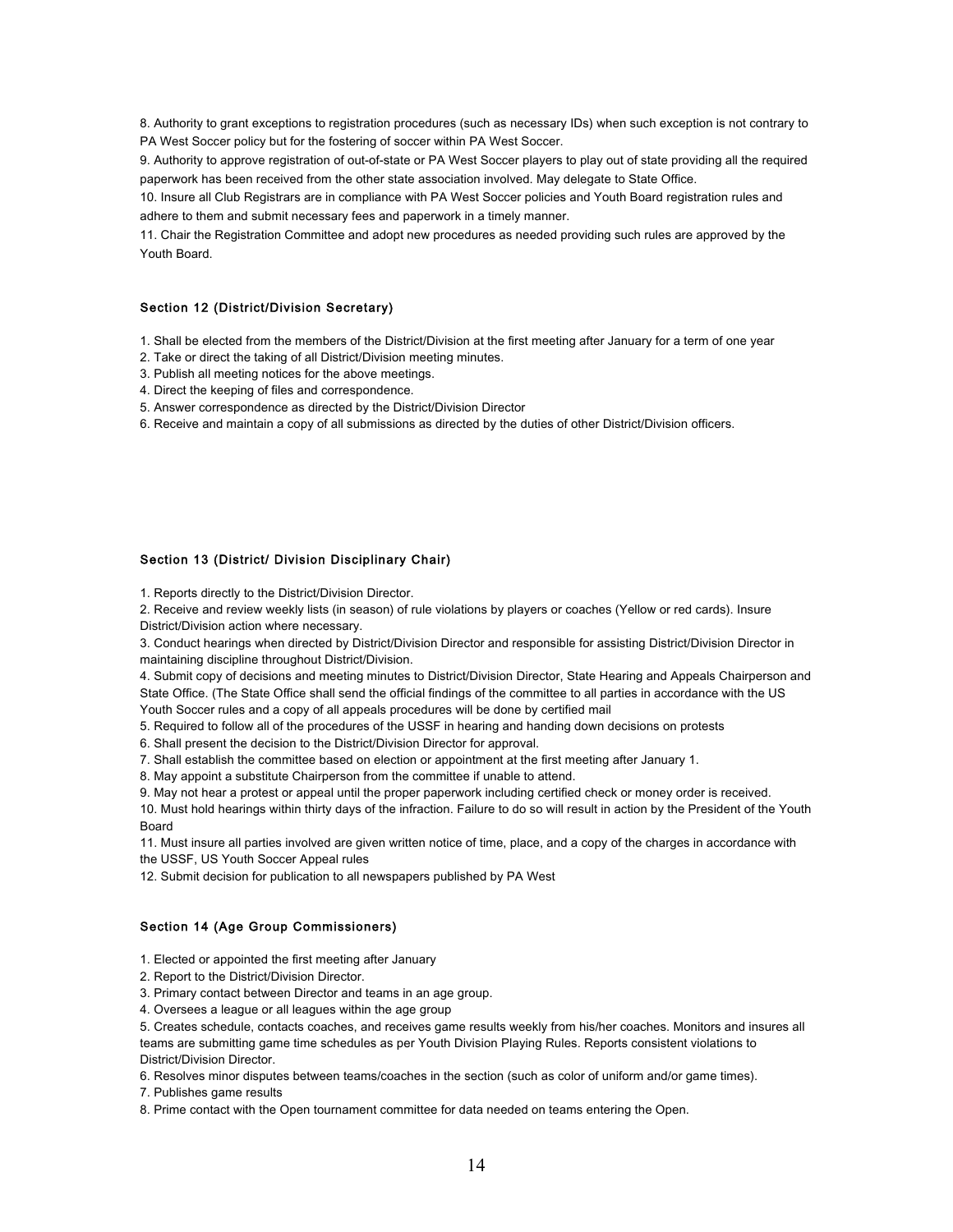# Section 15 (American Cup Chair)

- 1. Reports directly to the Youth Board President
- 2. Responsible for all American Cup Festivals. Monthly reports shall be filed with the Secretary of the Youth Board and the State Office when activity warrants
- 3. Submits a final report and financial report with the State Office for publication in the Annual Report
- 4. Formulates rules and budget that shall be approved by the Youth Board
- 5. Advise and be available as a consultant for all organizations sponsoring an American Cup Festival.
- 6. Liaison with State Office regarding distribution of materials and set-up of festivals.

# Section 16 (TOP Soccer Chair)

- 1. Reports directly to the Youth President
- 2. Responsible for all TOP Soccer programs. Monthly reports shall be filed with the Secretary of the Youth Board and the State Office when activity warrants
- 3. Submits a final report and financial report with the State Office for publication in the Annual
- 4. Formulates rules and budget that shall be approved by the Youth Board
- 5. Advise and be available as a consultant for all organizations sponsoring a TOP Soccer program.
- 6. Liaison with State Office regarding distribution of materials and set-up of festivals.
- 7. Work with TOP Soccer programs and advise ideas and topics for improvement and expansion.
- 8. Coordinate with National and Regional programs.
- 9. Publicize program.
- 10. Seek alternate funding sources.
- 11. Keep abreast of ADA Act and happenings in the disability world.

# Section 17 (Soccer Across America Chair)

- 1. Reports directly to the Youth President
- 2. Responsible for all Soccer Start activity. Monthly reports shall be filed with the Secretary of the Youth Board and the State Office when activity warrants
- 3. Submits a final report and financial report with the State Office for publication in the Annual
- 4. Formulates rules and budget that shall be approved by the Youth Board
- 5. Advise and be available as a consultant for all organizations sponsoring a Soccer Start program.
- 6. Liaison with State Office regarding distribution of materials and set-up of programs.
- 7. Work with Soccer Start programs and advise ideas and topics for improvement and expansion.
- 8. Coordinate with National and Regional programs.
- 9. Publicize program.
- 10. Seek alternate funding sources.

#### Section 18 (Rules Committee Chair)

- 1. Reports directly to the Youth Board President
- 2. To become familiar with and thoroughly understand/know PA West Soccer, Regional and National US Youth Soccer playing and administrative rules as they apply to the Youth Division Playing Rules.
- 3. To review and present to the Youth Board changes in playing rules for each playing division.
- 4. To be the guardian of all Youth Division playing rules.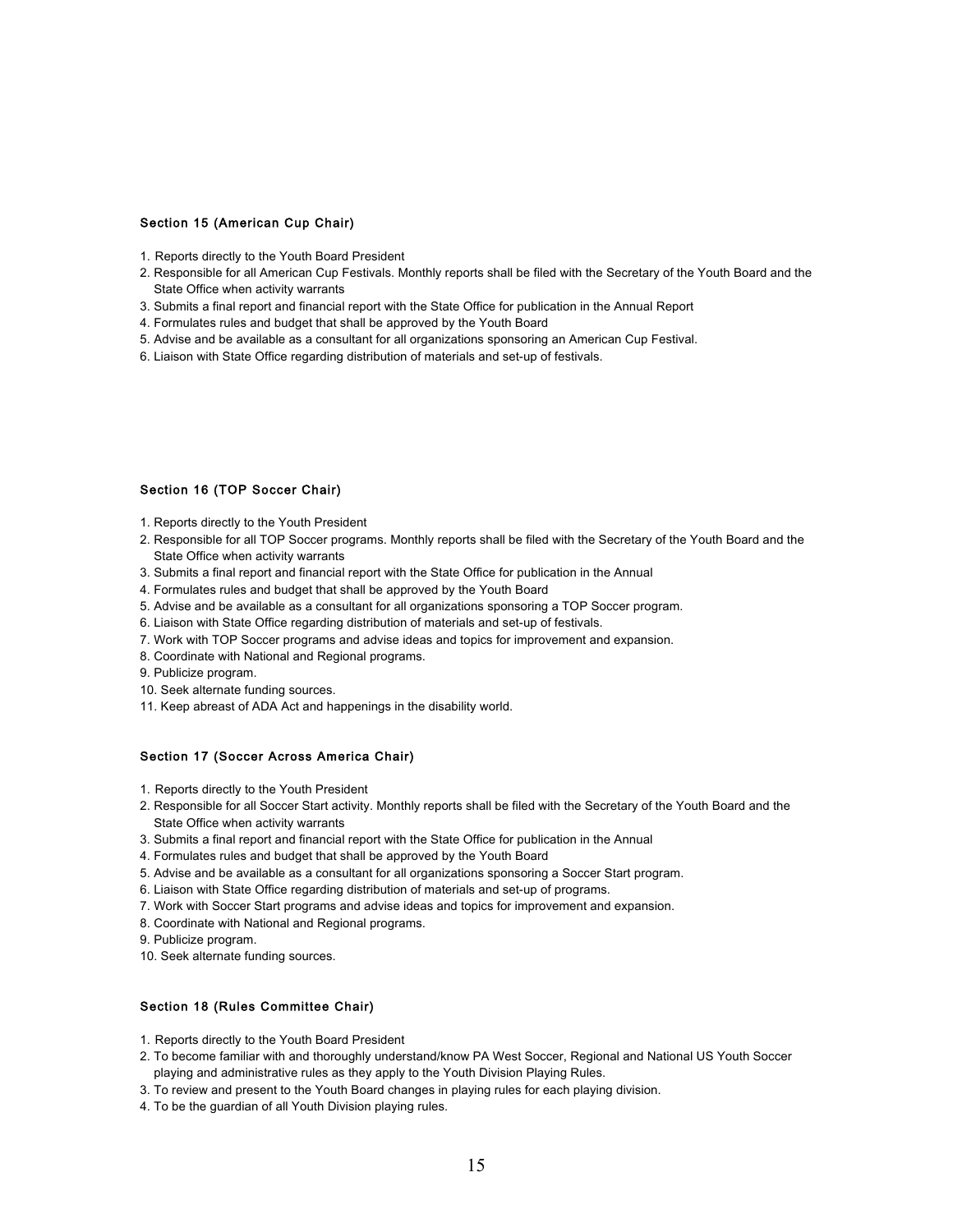5. To accept playing rule changes for review from individuals or clubs providing they are submitted according to procedures as established in the PA West Soccer Constitution.

# Section 19 (Membership Committee Chair)

- 1. Reports directly to the Youth Board President
- 2. Preside over new member applications
- 3. Recommend changes in applications, Constitution, and By-Laws to bring the applicant in line with PA West Soccer membership requirements.
- 4. Recommend changes in applications, structure, playing rules, and other programs that are needed to bring the
- applicant in line with PA West Soccer membership requirements.
- 5. Recommend applicants for acceptance and membership to the Youth Board

# Section 20 (Futsal Committee)

- 1. The Futsal Committee is an advisory Board and reports directly to the Youth Board
- 2. Each Youth Board sanctioned Futsal League shall send one representative as member to the Futsal Committee
- 3. The Chairperson shall be appointed by the Youth Board, the Vice Chairperson and a Secretary shall be elected by the Committee. Committee members serve terms of one (1) year according to the seasonal soccer year
- 4. Committee shall advise and be available as a consultant for all organizations sponsoring a Futsal program.
- 5. Liaison with State Office regarding distribution of materials and set-up of programs.
- 6. Work with Futsal programs and advise ideas and topics for improvement and expansion.
- 7. Coordinate with National and Regional programs.
- 8. Responsible for the formulation of tournament and league rules which shall be approved by the Youth Board
- 9. Authority to run Futsal State Cup consistent with Youth Board, Regional, and National rules and regulations.

# Section 21 (Mediation Committee Chair)

Non Hearing related disputes can be referred to the Committee for arbitration. The committee is then to conduct fact findings and to recommend further proceedings to the YB.

# Section 22 (Division 1, 2 and 3)

# 1. Administration

1. The Division Director as well as the Division Committee shall be responsible to the PA West Soccer Youth Board for proper operation of Division 1, 2 and 3. The Division shall meet at least once before each playing session. A quorum at any special meeting or bi-annual meeting of the League shall consist of 50% (rounded up to next higher number) of the voting members in good standing.

2. The Division Committee shall have the following members:

- Division Director
- Deputy Director
- Boys Commissioner
- Girls Commissioner
- Secretary
- Hearings and Appeals Chair

3. The Division Committee shall be elected by the recognized voting Members, shall serve a one-year term, and may be re-elected for subsequent one-year terms. Officers need not necessarily be current Members.

4. Committee Members shall be elected by the membership at the meeting held prior to the spring playing session.

5. The voting members will be made up of one (1) representative from each of the PA West Soccer registered Classic clubs in good standing.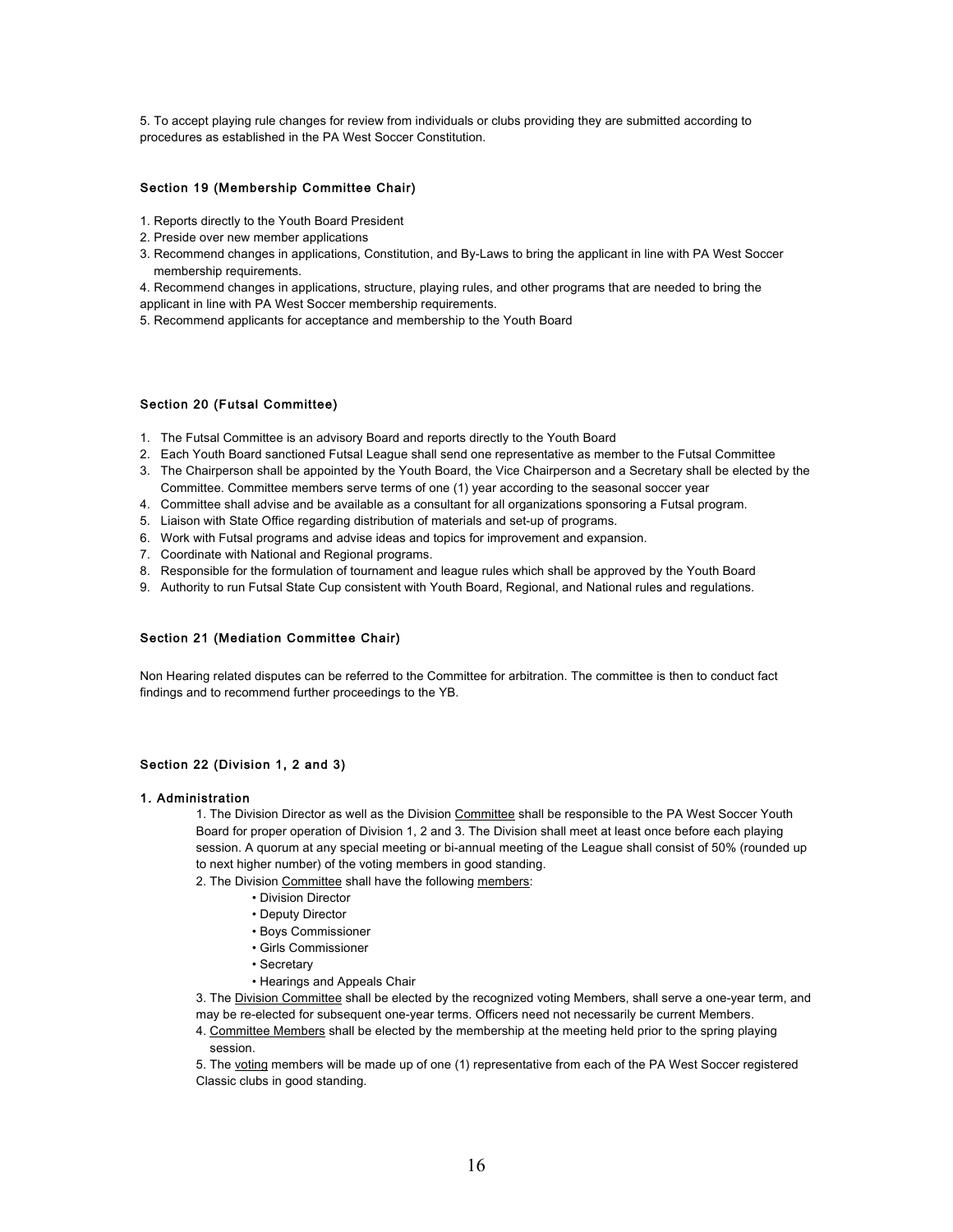2. The Division Director is charged with the overall administration of the Division 1, 2 and 3 leagues. The director shall appoint such committees, as necessary to carry out such function. The director shall be responsible for the day-today operations of these division's. The director shall oversee the financial operations of the division. The Director shall represent the Classic Clubs on the PA West Soccer Youth Board.

3. The Assistant Director shall have the authority to perform the duties of the Division Director in their absence. The Assistant Director will have the authority to attend, act and vote (to the extent permitted) at PA West Soccer meetings in the absence of the Division Director

4. The Secretary shall be responsible for having a record taken of the minutes of all Committee meetings and keep records of scores. He shall have available at all meetings copies of the minutes of previous meetings and shall act as historian. The Secretary may appoint, with membership approval, an assistant.

5. The Girls and Boys Commissioners shall be responsible to schedule and track the session games as directed by the membership's competition committee and collect the session game cards. Commissioners may appoint age group assistants to assist in their duties.

6. The Hearings and Appeals chair shall be responsible for chairing the Disciplinary Committee. The chair shall have the duties and responsibilities provided for in the PA West Soccer Youth Division Playing Rules.

# 7. Organizational Meetings

The Division Director is required to hold at least two (2) organization meetings per year, one for fall and one for spring. Teams playing in Division 1, 2 and 3 must have their registration forms in the State Office by the deadline set by the Division Board. Only teams represented by recognized voting Members at the meeting may vote on the playing session structure. Non-voting member teams will not have a vote.

# Section 23 Academy Level Guidelines

- 1. The U9 U10 and U11 program shall be known as PA West Academy.
- 2. All players shall be registered with PA West
- 3. The Academy shall be composed of players from a Classic Club.
- 4. No scores or standings shall be kept or published
- 5. Players may be combined and moved within the same Club
- 6. Only the pool roster shall be required for Academy games
- 7. Player passes can be be issued upon request
- 8. Academy games shall be played using one certified referee
- 9. Academy shall play small sided
- 10. Academy players shall be encouraged to play for their local Community Club
- 11. The Academy is administered by the Classic Division

# Section 24 Accreditation Committee Chair

- 1. Reports directly to the Youth Board President
- 2. Organizes the application process for the PA West Club Accreditation Program
- 3. Recommends Clubs to the Youth Board to be accredited
- 4. Verifies the status of Accredited Clubs on the Clubs anniversary dates
- 5. Maintains records of Clubs accreditation level and status
- 6. Coordinates the committee which shall consist of one representative per District
- 7. Presents recommendations of program improvements to the Youth Board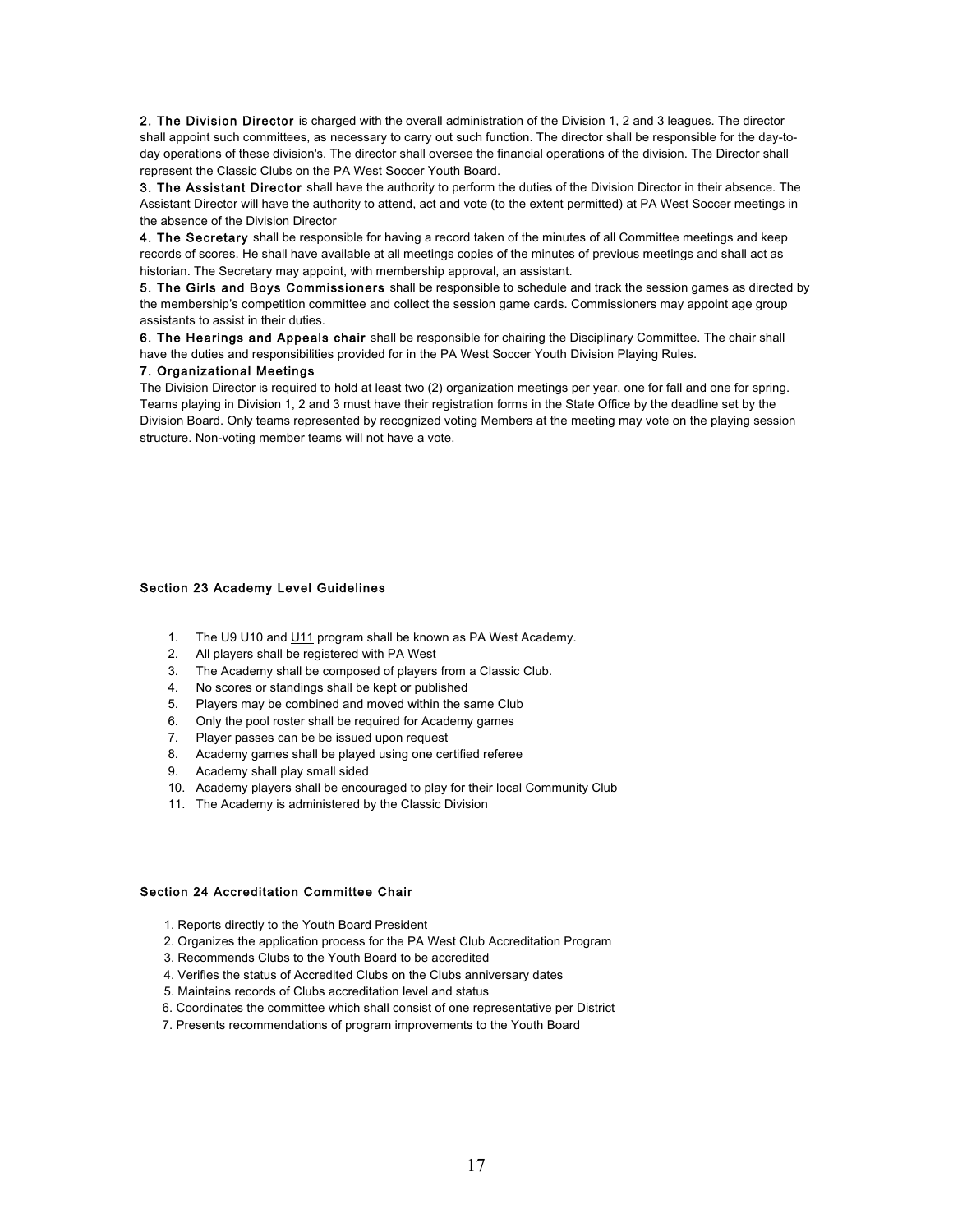# Section 25 Financial Assistance

Each team will receive a stipend to assist with the expense of participation in the National Championships or the National Presidents Cup. PA WEST will hold these stipends until the conclusion of the event. Deductions will be made from the stipend for on/off the field misconduct or for unsportsmanlike behavior by players, team officials, or fans.

The amount of the Stipend will be divided equally between the teams participating in a National Championship or National Presidents Cup. The amount of the combined stipends for these teams is \$10'000 with the maximum amount per team not to exceed \$7'000

Only teams playing exclusively for US Youth Soccer and in good standing with PA West are eligible for financial assistance. These stipends do not affect stipends given by Regional or National governing bodies.

# Section 26 League Committee

- 1. Reports directly to the Youth President
- 2. The Committee shall consist of four (4) members, two (2) of which are appointed in even and two (2) in odd years.
- 3. Each term is for two (2) years, except as provided in 26 A
- 4. Each term starts January 1st and ends December 31st, except as provided in 26 A
- 5. No member shall serve two consecutive terms as member or Chairperson
- 6. The League Committee shall elect a Chairperson for a one-year term, except as provided in 26 B
- 7. The League Committee is responsible to review all Division 1, 2, and 3 entries.
- 8. The League Committee can accept or decline teams entry into Divisions 1, 2, and 3
- 9. The League Committee will place all accepted teams into Divisions 1, 2, and 3
- 10. The League Committee is the first level of appeal.
- 11. The Youth Board is the second and final level of appeal.
- A The initial term for even year members shall start July 17<sup>th</sup> 2016 and end December 31<sup>st</sup> 2017 and the initial term for the odd year members shall start July 17<sup>th</sup> 2016 and end December  $31^{st}$  2018
- B The League Committee Chairperson for 2016/17 shall serve for 1.5 years

# Section 27 Futsal Sanctioning

- A Qualifying Entities
- 1. Affiliated PA West Member Clubs
	- involved in Futsal training, in-house league, or inter Club league
	- dedicated Club Board Member for Futsal Operations
- 2. Futsal Clubs -committed exclusively to Futsal
- 3. Organizations running Futsal Leagues
- 4. Affiliated PA West Member inter Club Leagues - League play between PA West affiliated or sanctioned members
- B League and Club Sanctioning Requirements 2016/17
- 1. FIFA and USFF rules apply
- 2. Levels of Competition are Premier, Travel, and Recreational
- 3. Age Groups from U8 to U19 Girls and Boys/Coed
- 4. There is no minimum number of teams or players required
- 5. There is no minimum coaching requirement
- 6. League shall have a certified referee assignor, a referee program and use only USFF certified referees.
- 7. League Rules and Contacts need to be current and on file with the State Office
- 8. The League name cannot be conflicting with, or similar to a sanctioned league
- 9. Any and all players and coaches need to be registered with PA West through the State Office